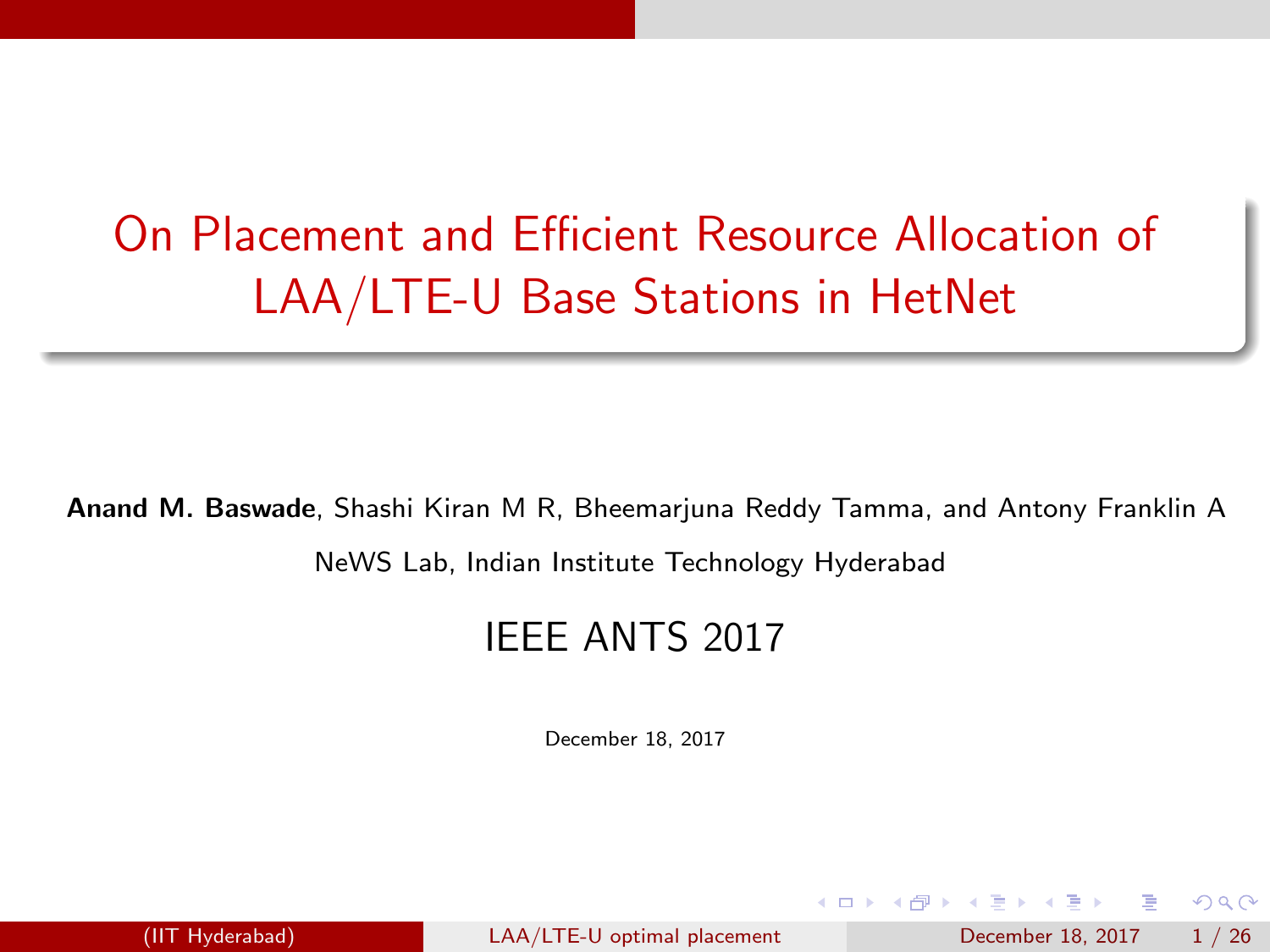#### **Outline**



भारतीय प्रौद्योगिकी संस्थान दिउराबाट Indian Institute of Technology Hyderabad

#### 1 [Introduction to LAA/LTE-U](#page-3-0)

- **[Motivation](#page-4-0)**
- 3 [System Model of Proposed Scheme](#page-8-0)
	- 4 [Proposed MinBS Algorithm](#page-10-0)
- 5 [Performance Evaluation](#page-17-0)
- **[Conclusions](#page-21-0)**



 $QQ$ 

÷

ミメスミメ

4 0 8

 $\rightarrow$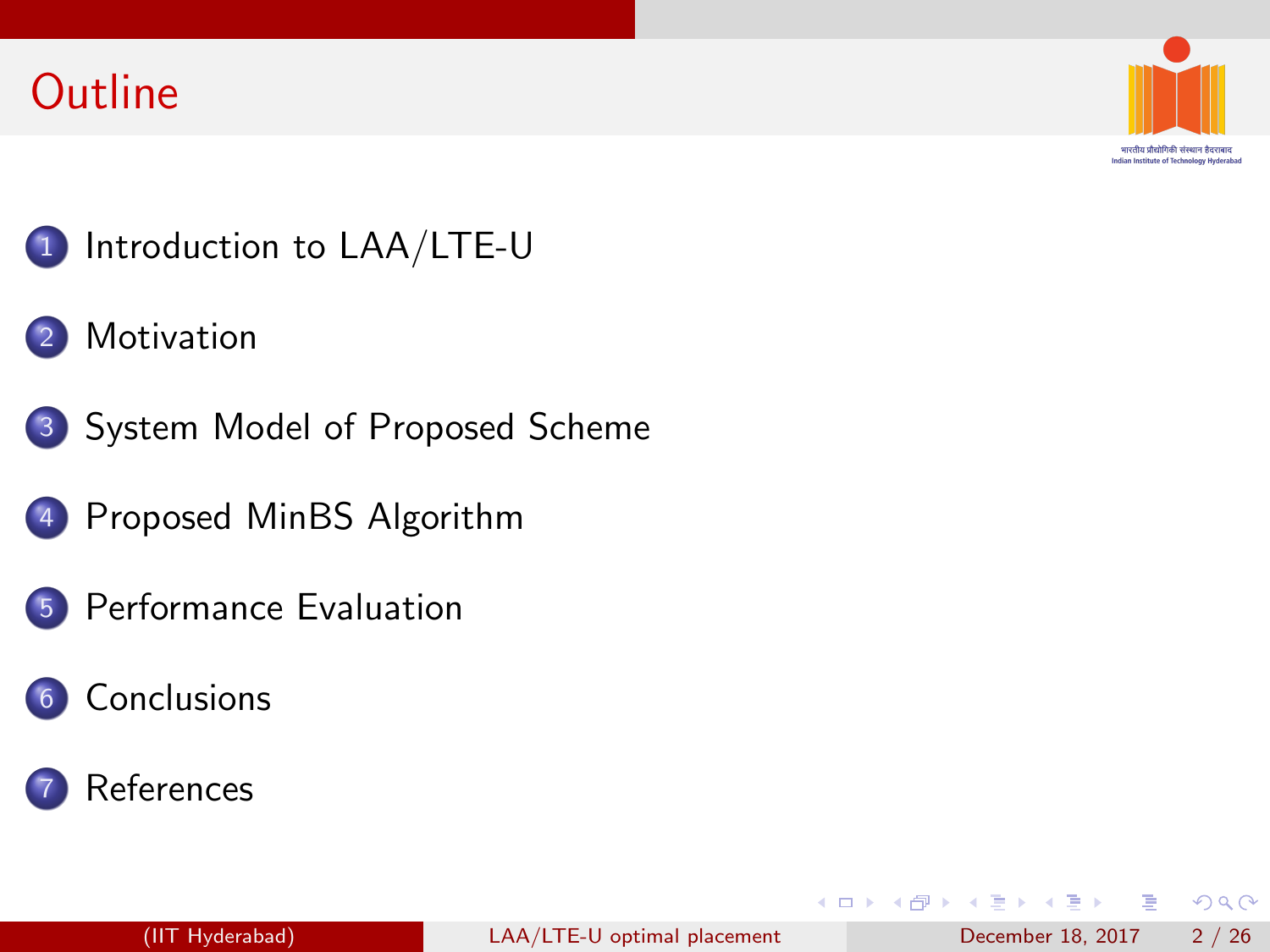

मारतीय प्रौद्योगिकी संस्थान हैद Indian Institute of Sechnology Hederabad

- LAA : Licensed Assisted Access
- LTE-U : Long Term Evolution in Unlicensed Spectrum
- **BS** : Base Station
- **AP** : Access Point
- SINR : Signal-to-Interference Plus Noise Ratio
- EDT : Energy Detection Threshold

÷

 $QQ$ 

ヨメ メヨメ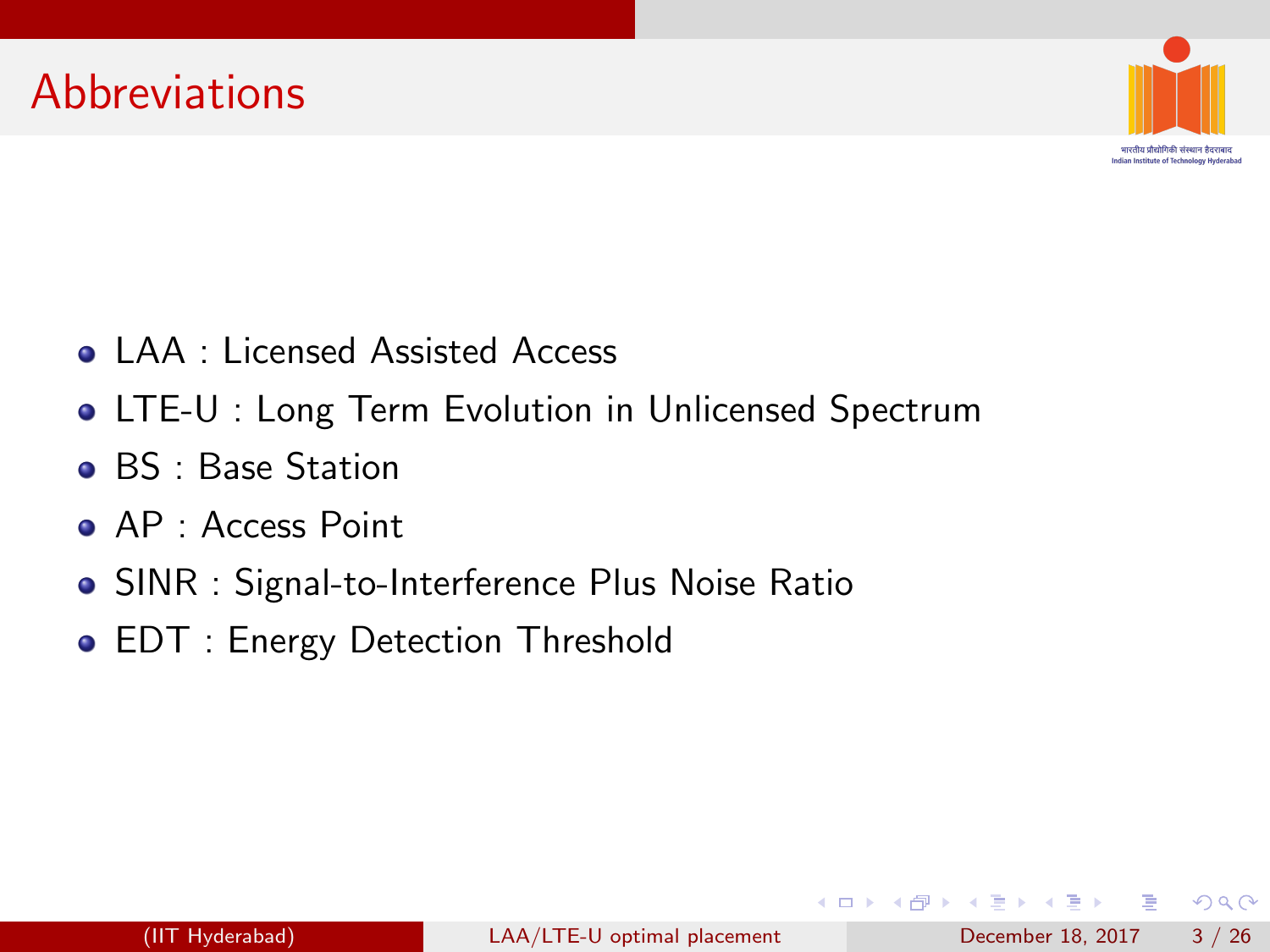#### Introduction



- **The Phenomenal Growth in Mobile Data demand**
- Limited and costly License Spectrum
- One promising solution is to use unlicensed spectrum (LAA/LTE-U)



Figure  $1$  : Growth in Mobile Traffic<sup>1</sup>

 $\leftarrow$ 

| <sup>1</sup> Reference: Cisco VNI, Mobile 2017 |  |  |  |  |
|------------------------------------------------|--|--|--|--|
|------------------------------------------------|--|--|--|--|

<span id="page-3-0"></span> $QQQ$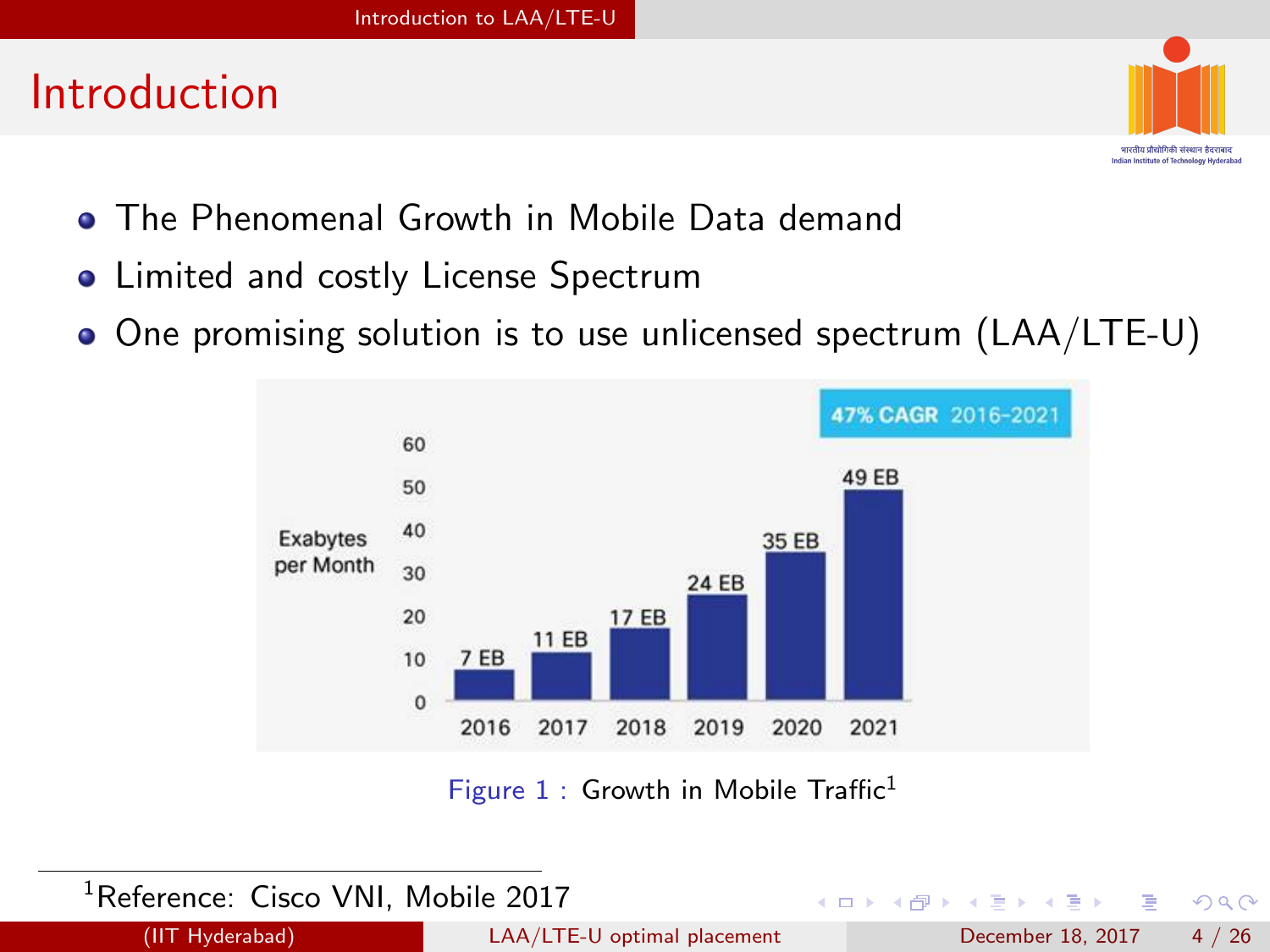#### Indoor data demand



- In an indoor scenario, walls and other obstacles in the communication path along with co-tier and cross-tier interferences decrease the SINR significantly which results in throughput decrease.
- In large buildings like apartments, malls, cricket stadiums, etc., the data rate of the users drop drastically compared to outdoor data rates.
- Since most of the users consuming high data are indoor users, this problem has to be addressed.

<span id="page-4-0"></span> $QQQ$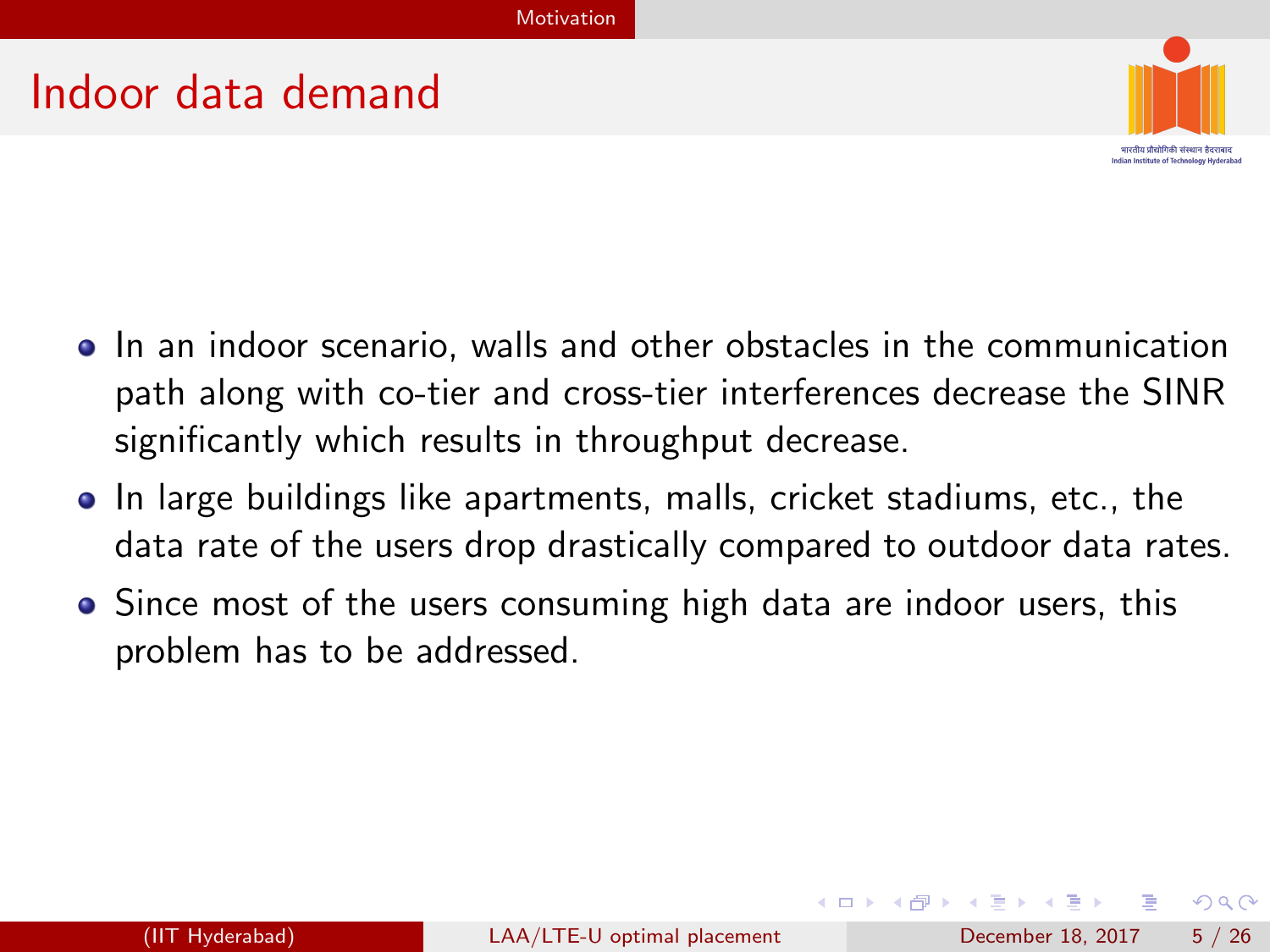### Indoor Problem: Motivation



मारतीय प्रौद्योगिकी संस्कान है: Indian Institute of Sychoology Hederabad



Figure 2 : SNR distribution inside the building when one Macro BS is located outside the building. The X and Y axes indicate locations where as Z-axis indicates SNR value.

#### Solution

- To satisfy increase in mobile traffic in indoor, LAA/LTE-U BS deployment is necessary.
- Optimal placement of BSs can reduce Capex and Opex.

4 D F

<span id="page-5-0"></span> $\leftarrow$   $\leftarrow$   $\leftarrow$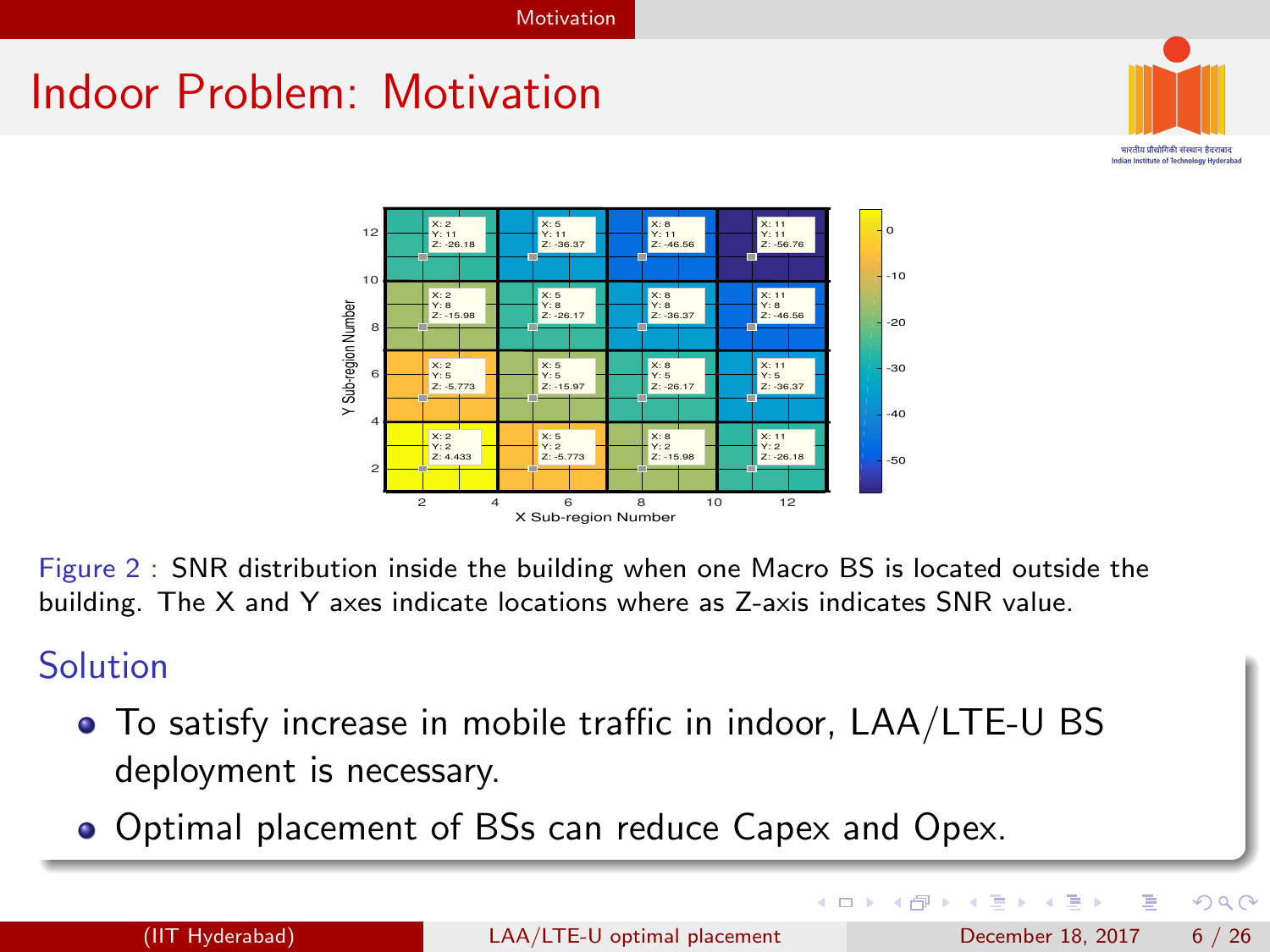### Coexistence of LTE in Unlicensed Spectrum



- LTE in unlicensed uses carrier aggregation feature of LTE-Advanced where it aggregates licensed component carrier with the unlicensed component carrier.
- The licensed carrier acts as the primary cell data and control messages are transferred where as the unlicensed carrier acts as a secondary cell where only data is transmitted.
- The operating frequency of LTE in unlicensed spectrum is in 5 GHz which is higher than the operating frequency of licensed spectrum (400 MHz , 2.6 GHz), hence more wall and floor losses inside the building for secondary cell compared to primary cell.

<span id="page-6-0"></span> $\Omega$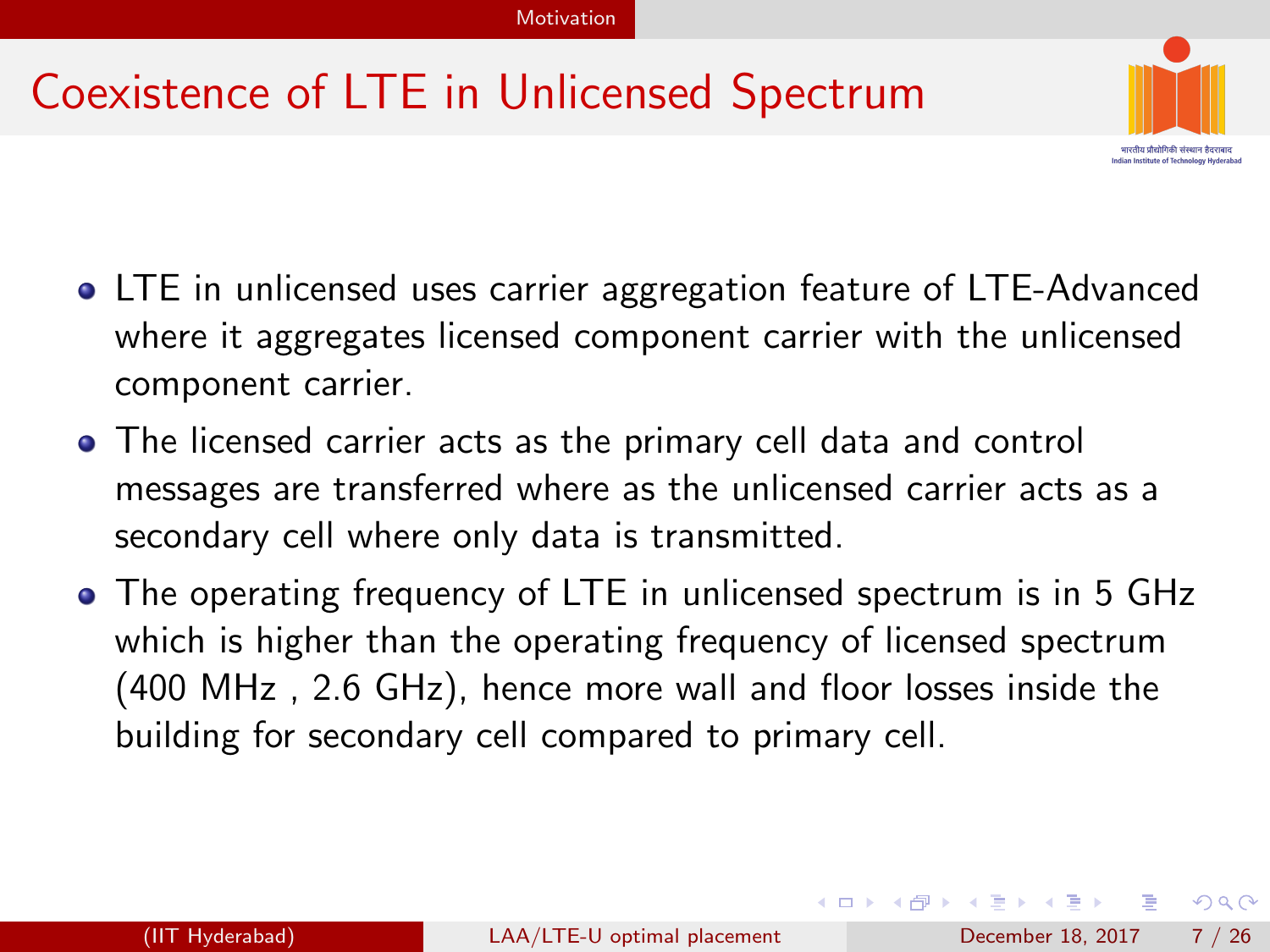### Challenges for LTE in Unlicensed



- Different operating frequencies results in different coverage regions and SINR values of licensed and unlicensed spectrum.
- Hence, efficient allocation of licensed and unlicensed spectrum for indoor users is necessary for better spectral efficiency.
- The presence of Wi-Fi Access Points (APs) makes the problem even more challenging as LAA/LTE-U BSs share the unlicensed channel with Wi-Fi when it is in energy detection region.
- An energy detection region is a region in which LAA BS receives Wi-Fi signal energy more than its Energy Detection Threshold (EDT).

<span id="page-7-0"></span> $QQ$ 

 $A \oplus B$   $A \oplus B$   $A \oplus B$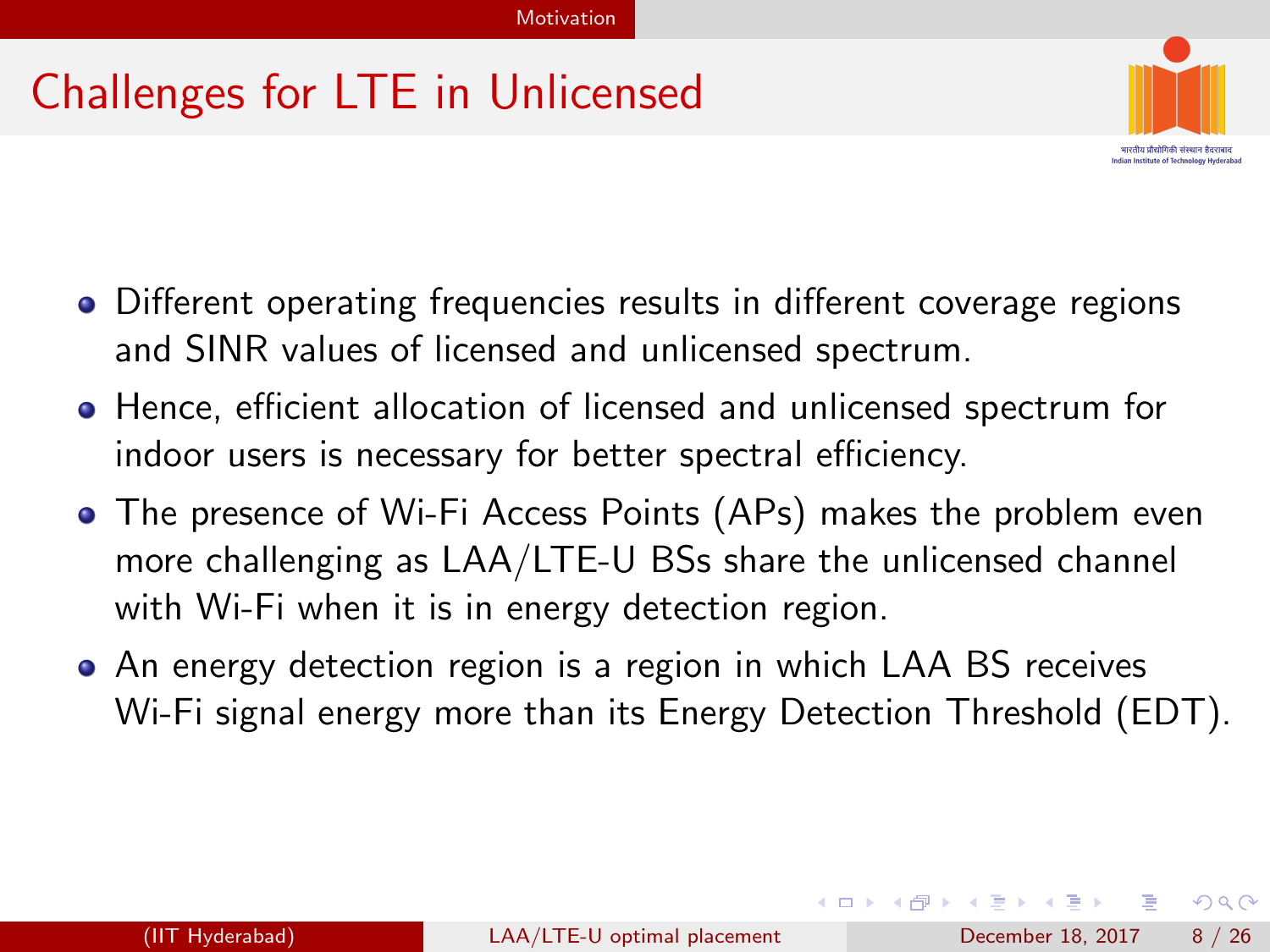### System Model



भारतीय प्रौद्योगिकी संस्थान दिउराबाट Indian Institute of Technology Hyderabad

|                         | Building Length (L)-<br>⇤           |              |     |     |     |     |                |               |          |     |         |     |                    |
|-------------------------|-------------------------------------|--------------|-----|-----|-----|-----|----------------|---------------|----------|-----|---------|-----|--------------------|
|                         | 133                                 | 134          | 135 | 136 | 137 | 138 | 139            | 140           | 141      | 142 | 143     | 144 |                    |
|                         | 121                                 | 122          | 123 | 124 | 125 | 126 | 127            | 128           | 129      | 130 | 131     | 132 |                    |
|                         | 109                                 | 110          | 111 | 112 | 113 | 114 | 115            | 116           | 117      |     | 118 119 | 120 |                    |
| Sub-region              | 97                                  | 98           | 99  | 100 | 101 | 102 | 103            | 104           | 105      | 106 | 107     | 108 |                    |
| Number                  | $\triangleright$ 85                 | 86           | 87  | 88  | 89  | 90  | 91             | 92            | 93       | 94  | 95      | 96  |                    |
|                         | $\blacktriangleright$ <sub>73</sub> | 74           | 75  | 76  | 77  | 78  | 79             | $\mathbf{BQ}$ | 81       | 82  | 83      | 84  | Building Width (W) |
|                         | 61                                  | 62           | 63  | 64  | 65  | 66  | $-67$          | 68            | : 69     | 70  | 71      | 72  |                    |
|                         | 49                                  | 50           | 51  | 52  | 53  | 54  | : 56           | : 56:         | :: 57:   | 58  | 59      | 60  |                    |
|                         | 37                                  | 38           | 39  | 40  | 41  | 42  |                | 33 43         | 1.46     | 46  | 47      | 48  |                    |
|                         | 25                                  | 26           | 27  | 28  | 29  | 30  | 31             | 32            | 33       | 34  | 35      | 36  |                    |
|                         | 13                                  | 14           | 15  | 16  | 17  | 18  | 19             | 20            | 21       | 22  | 23      | 24  |                    |
|                         | 1                                   | $\mathbf{z}$ | з   | 4   | 5   | 6   | $\overline{7}$ | 8             | $\Theta$ | 10  | 11      | 12  |                    |
| 500m<br><b>Macro BS</b> | 500m                                |              |     |     |     |     |                |               |          |     |         |     |                    |

Figure 3 : System model with building having 16 rooms with one Macro BS outside the building and one Wi-Fi AP inside the building with shaded portion as the energy detection region.

<span id="page-8-0"></span> $QQ$ 

イロト イ押ト イヨト イヨト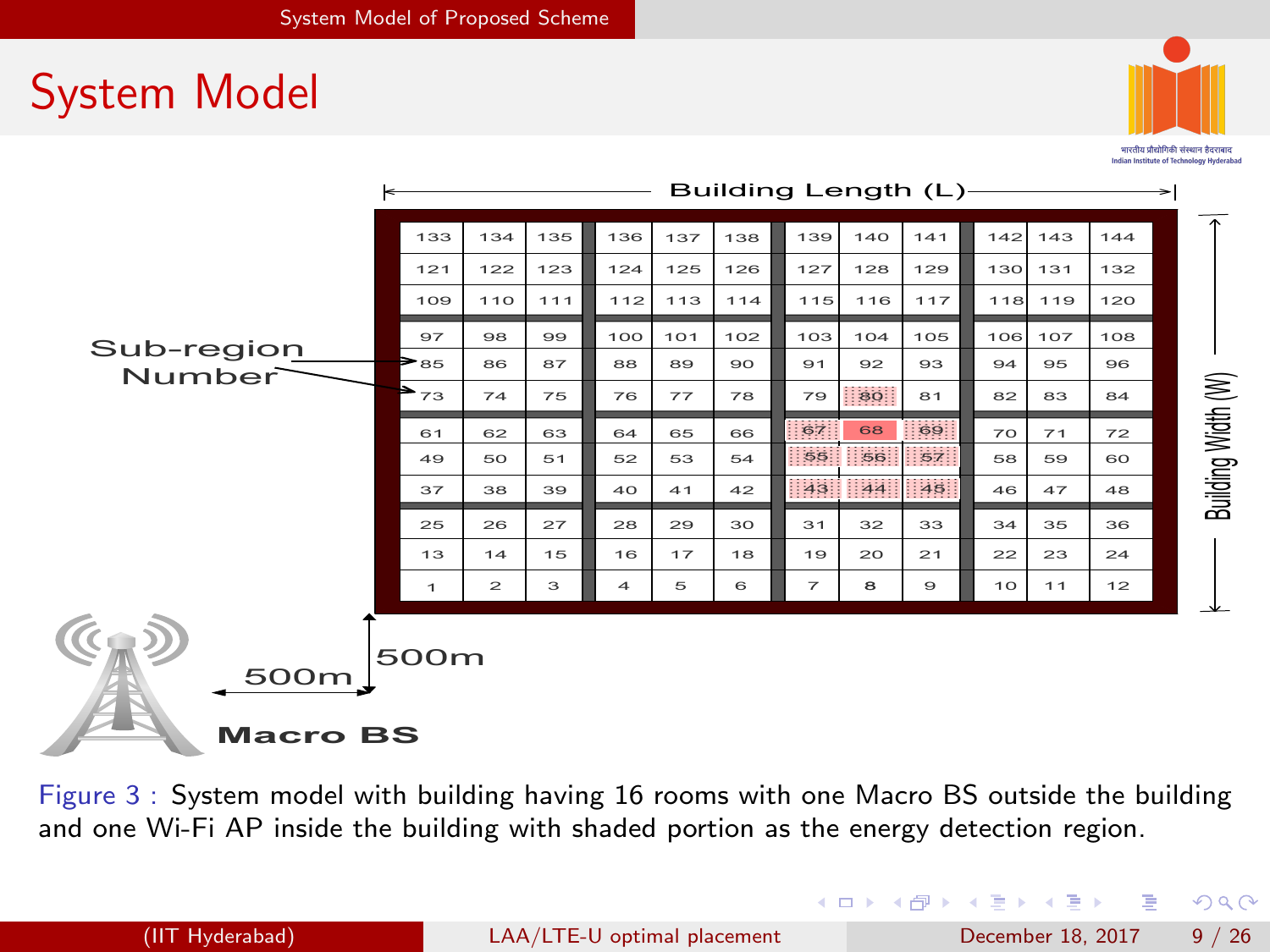### Channel Model



The path loss in dB between LTE-U/LAA BS operating in licensed spectrum and the sub-regions in the building is given by [8]:

$$
PL^{l} = 37 + 30 \log_{10} d + N\sigma^{l} + 18.3 v^{\frac{v+2}{v+1} - 0.46} \tag{1}
$$

The path loss in dB between LAA BS/Wi-Fi AP operating in unlicensed spectrum and the sub-regions in the building is:

$$
PL^u = 20 \log_{10} f + 30 \log_{10} d + N\sigma^u - 28 \tag{2}
$$

• The path loss in dB between Macro BS located outside the building and the indoor sub-regions of the building [8] is:

$$
PL_{Macco} = 49 + 40 \log_{10} \frac{D}{1000} + 30 \log_{10} F + K\sigma'
$$
 (3)

<span id="page-9-0"></span> $\Omega$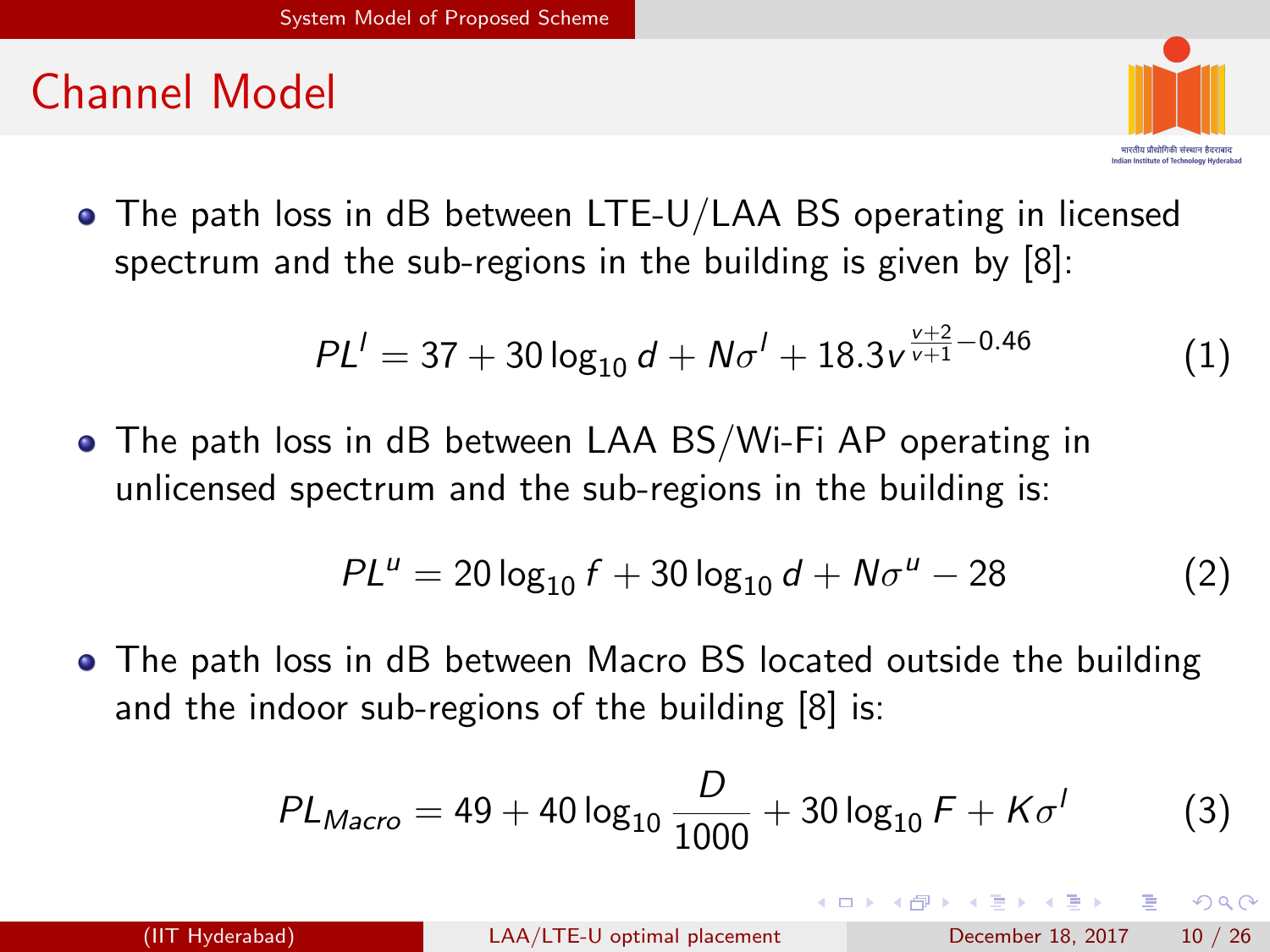### **Objective**



- The objective of our work is to ensure uniform throughput (minimum guaranteed throughput) for all the sub-regions in the indoor area by minimizing the number of LAA BSs to be deployed to the extent possible.
- To achieve the objective, we provide either licensed or unlicensed spectrum (to ensure the required uniform throughput) for data transmission and provide licensed spectrum to transmit control signals for all the users inside the building.

<span id="page-10-0"></span> $QQ$ 

∢何 ▶ ∢ ヨ ▶ ∢ ヨ ▶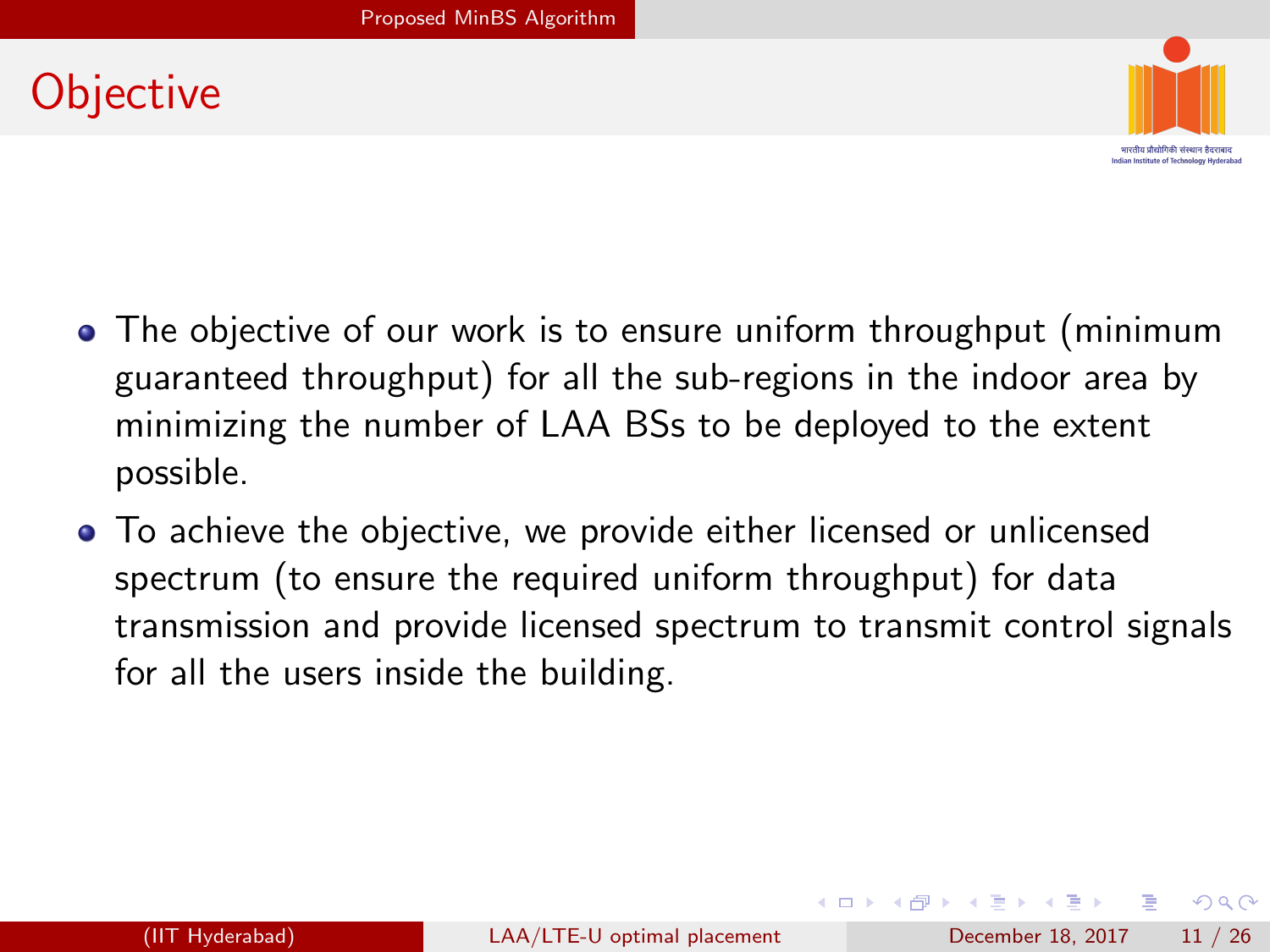#### **Notations**



भारतीय प्रौद्योगिकी संस्कृत हैदराबाद Indian Institute of Technology Hyderabad

#### Table 1 : Glossary

| <b>Notation</b>                                            | Definition                                                                                                                        |
|------------------------------------------------------------|-----------------------------------------------------------------------------------------------------------------------------------|
|                                                            | Set of all indoor sub-regions                                                                                                     |
| $\overline{C}$                                             | Set of all sub-regions where WiFi AP is located                                                                                   |
| b <sub>i</sub>                                             | 1 if LAA BS is placed at sub-region i, otherwise 0                                                                                |
| $a_{ji}^I$                                                 | 1 if $i^{th}$ sub-region of the building is associated with the licensed spectrum of<br>BS located at sub-region i, otherwise 0   |
| $a_{ji}^{\mu}$                                             | 1 if $i^{th}$ sub-region of the building is associated with the unlicensed spectrum<br>of BS located at sub-region i, otherwise 0 |
|                                                            | Unlicensed channel gain to sub-region j from LAA BS at i                                                                          |
| $\frac{G_{ji}^u}{G_{jc}^l}$<br>$\frac{G_{ji}^v}{G_{jc}^w}$ | Licensed channel gain to sub-region <i>j</i> from LAA BS at <i>i</i>                                                              |
|                                                            | Unlicensed channel gain to sub-region <i>i</i> from Wi-Fi AP at c                                                                 |
| $\frac{\bar{m}ax}{P}$                                      | Maximum Tx power of unlicensed spectrum from LAA BS                                                                               |
|                                                            | Maximum Tx power in licensed spectrum from LAA BS                                                                                 |
| − max<br>P                                                 | Tx power of Wi-Fi AP                                                                                                              |
| $P^m$                                                      | Tx power of licensed spectrum from Macro BS                                                                                       |
| $\overline{N}$                                             | System noise                                                                                                                      |
| $R_{min}$                                                  | Minimum throughput required for each sub-region (in Mbps)                                                                         |
| $u_i$                                                      | 1 if jth sub-region is outside energy detection region of all the Wi-Fi APs in<br>the building, otherwise 0                       |
| $v_{jc}$                                                   | 0 if ith sub-region is inside energy detection region of the Wi-Fi AP located<br>at sub-region c, otherwise 1                     |
| $\overline{OPT}_{Pos}$                                     | Optimal positions of LAA BSs returned by MinBS Algorithm                                                                          |
| $EDT_c$                                                    | Set of all sub-regions inside energy detection region of Wi-Fi located in sub-<br>region $c$                                      |

<span id="page-11-0"></span> $E = 990$ 

メロメ メ都 メメ きょくきょ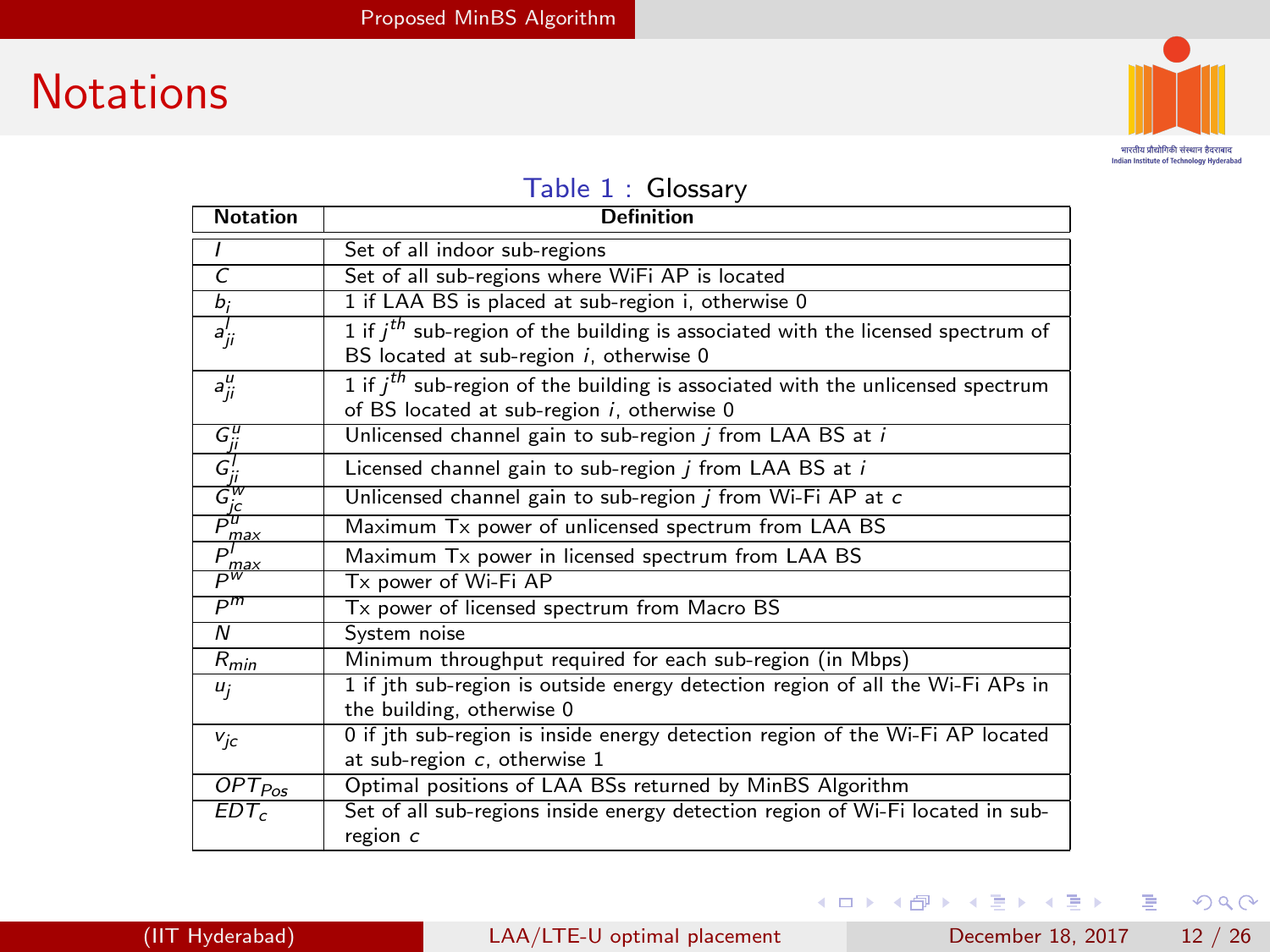# Problem Formulation: MinLAA

Objective of the formulation is to minimize the number of LAA BSs

<span id="page-12-5"></span>
$$
\min \sum_{i \in I} b_i \tag{4}
$$

<span id="page-12-0"></span>Indian Institute of Sechnology Hederals

Eqn. [\(5\)](#page-12-1) and Eqn. [\(6\)](#page-12-2) are used to find the  $\mathit{SINR}^{\mathit{l}}$  and  $\mathit{SINR}^{\mathit{u}}$ , respectively in each sub-region.

<span id="page-12-1"></span>
$$
SINR_j^l = \frac{G_{ji}^l P_{max}^l a_{ji}^l}{N + \sum_{k \in I \setminus i} G_{jk}^l P_{max}^l b_k + \sum_{m \in M} G_{jm}^m P^m} \quad \forall j, i \in I
$$
(5)  

$$
SINR_j^u = \frac{G_{ji}^u P_{max}^u a_{ji}^u}{N + \sum_{k \in I \setminus i} G_{jk}^u P_{max}^u b_k u_k + \sum_{c \in C} G_{jc}^w P^w v_{ic}} \quad \forall j, i \in I
$$
(6)

Eqns. [\(7\)](#page-12-3) and [\(8\)](#page-12-4) ensure that SINR for all sub-regions exceed  $\mathit{SINR}_{th}^{\prime}.$ 

<span id="page-12-2"></span>
$$
Inf * (1 - a'_{ji}) + SINR_j^l b_i \geq SINR_{th}^l \quad \forall j, i \in I
$$
 (7)

<span id="page-12-4"></span><span id="page-12-3"></span>
$$
\underline{\text{Inf}}\ast(1-a_{ji}^u)+\text{SINR}_j^l b_i\geq \text{SINR}_{i\text{th}}^l\ \forall j,i\in I\ \ \text{and}\ \ \text{[8]}_c
$$

(IIT Hyderabad) [LAA/LTE-U optimal placement](#page-0-0) December 18, 2017 13 / 26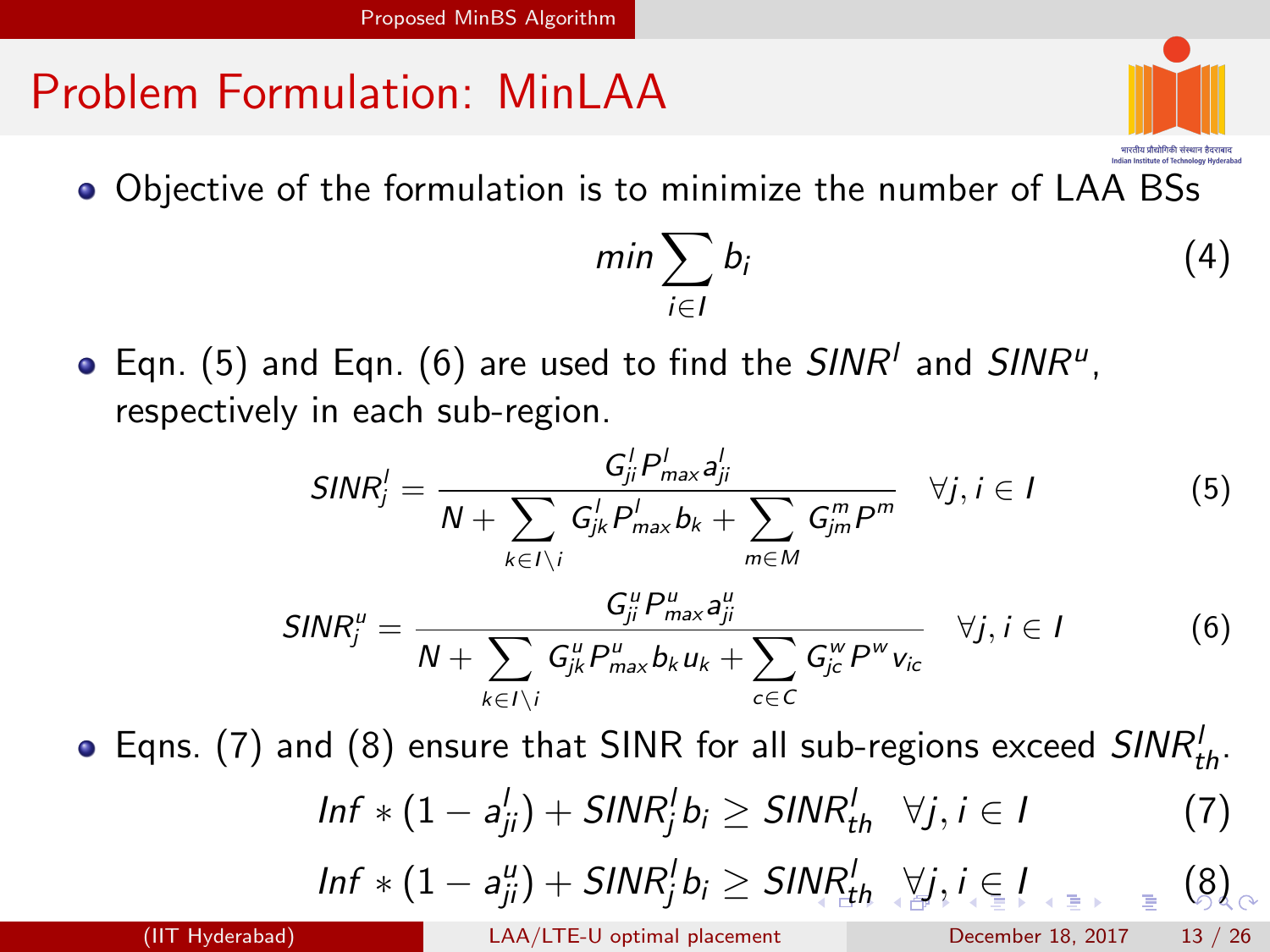# Problem Formulation: MinLAA (Cont..)



Eqn. [\(9\)](#page-13-1) ensures that for the sub-regions allocated with unlicensed spectrum,  $\mathit{SINR}_{th}^u$  is satisfied or not.

<span id="page-13-1"></span>
$$
Inf * (1 - a_{ji}^u) + SINR_j^u b_i \geq SINR_{th}^u \quad \forall j, i \in I
$$
 (9)

<span id="page-13-4"></span>
$$
\sum_{j\in I} a_{ji}^I + a_{ji}^u = 1 \qquad \forall i \in I \qquad (10)
$$

The bandwidth allocation to achieve minimum throughput is based on Shanon's Capacity theorem.

<span id="page-13-2"></span>
$$
BW_{ji}^l = \frac{a_{ji}^l R_{min}}{log_2(1 + SIMR_j^l)} \quad \forall j, i \in I
$$
 (11)

The bandwidth to be allocated is calculated using Eqn. [\(11\)](#page-13-2) and Eqn. [\(12\)](#page-13-3) for licensed and unlicensed spectrum, respectively.

<span id="page-13-3"></span>
$$
BW_{ji}^{u} = \frac{a_{ji}^{u} R_{min}}{log_2(1 + SIMR_j^{u})} ((1 - u_i) + 1) \quad \forall j, i \in I
$$
 (12)

(IIT Hyderabad) [LAA/LTE-U optimal placement](#page-0-0) December 18, 2017 14 / 26

<span id="page-13-0"></span>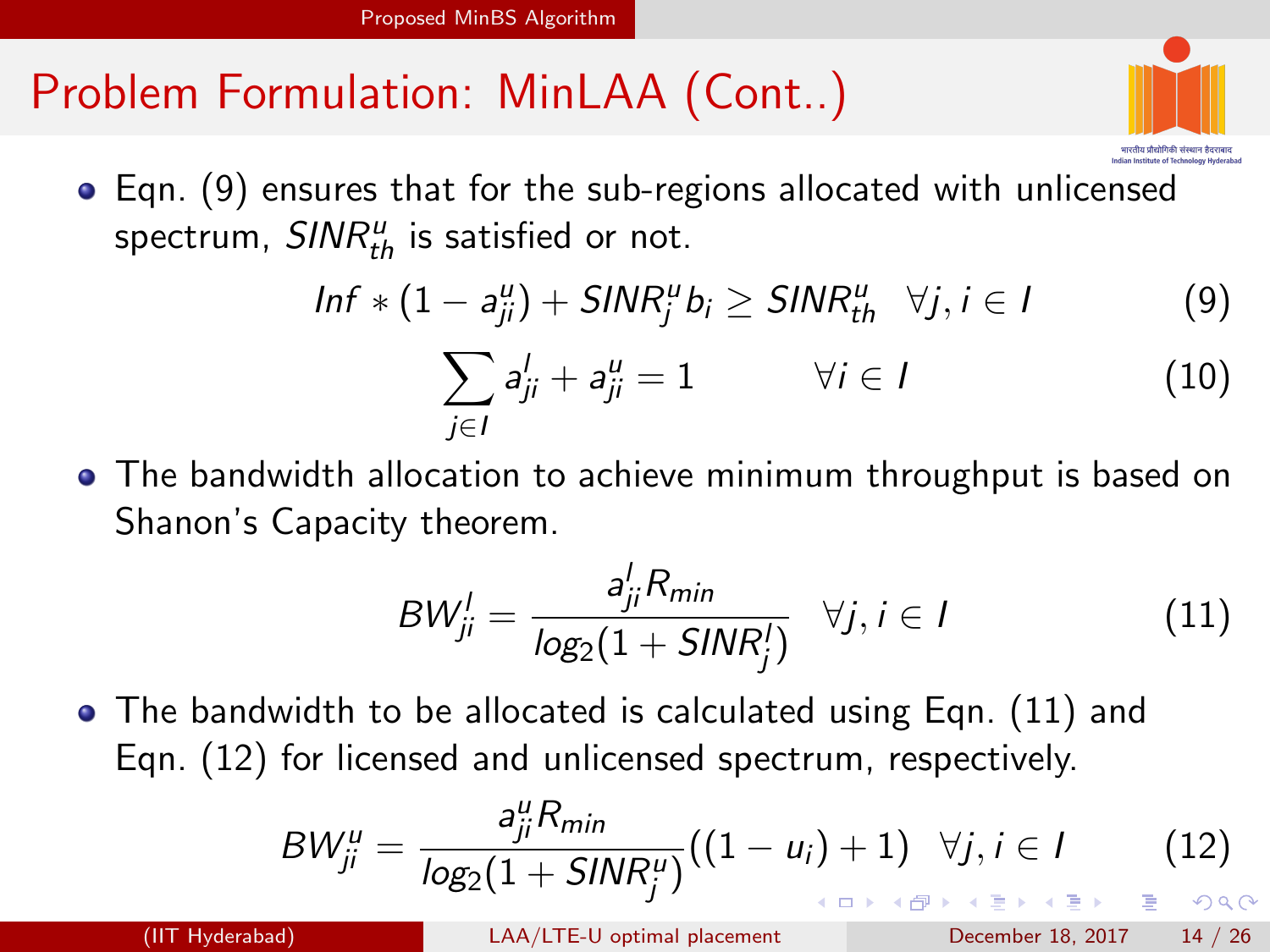# Problem Formulation: MinLAA (Cont..)



Eqn. [\(13\)](#page-14-1) ensures that the total allocated unlicensed bandwidth does not exceed the total available bandwidth of that LAA BS.

<span id="page-14-1"></span>
$$
\sum_{i\in I}\sum_{j\in I}BW_{ji}^u a_{ji}^u \le TBW_i^u \tag{13}
$$

Similarly, Eqn. [\(14\)](#page-14-2) for licensed bandwidth.

<span id="page-14-2"></span><span id="page-14-0"></span>
$$
\sum_{i\in I}\sum_{j\in I}BW_{ji}^{l}a_{ji}^{l}\leq TBW_{i}^{l}
$$
 (14)

- The objective function for MinLAA model is Eqn. [\(4\)](#page-12-5) subject to SINR constraints given in Eqns. [\(7\)](#page-12-3), [\(8\)](#page-12-4), [\(9\)](#page-13-1), subject to associating with licensed or unlicensed spectrum given in Eqn. [\(10\)](#page-13-4), [\(13\)](#page-14-1) and [\(14\)](#page-14-2).
- The formulation for MinLAA model is MINLP problem which cannot be easily solved, hence we proposed a heuri[sti](#page-13-0)[c a](#page-15-0)[l](#page-13-0)[go](#page-14-0)[ri](#page-15-0)[t](#page-9-0)[h](#page-10-0)[m](#page-16-0)[.](#page-17-0)  $QQ$

(IIT Hyderabad) [LAA/LTE-U optimal placement](#page-0-0) December 18, 2017 15 / 26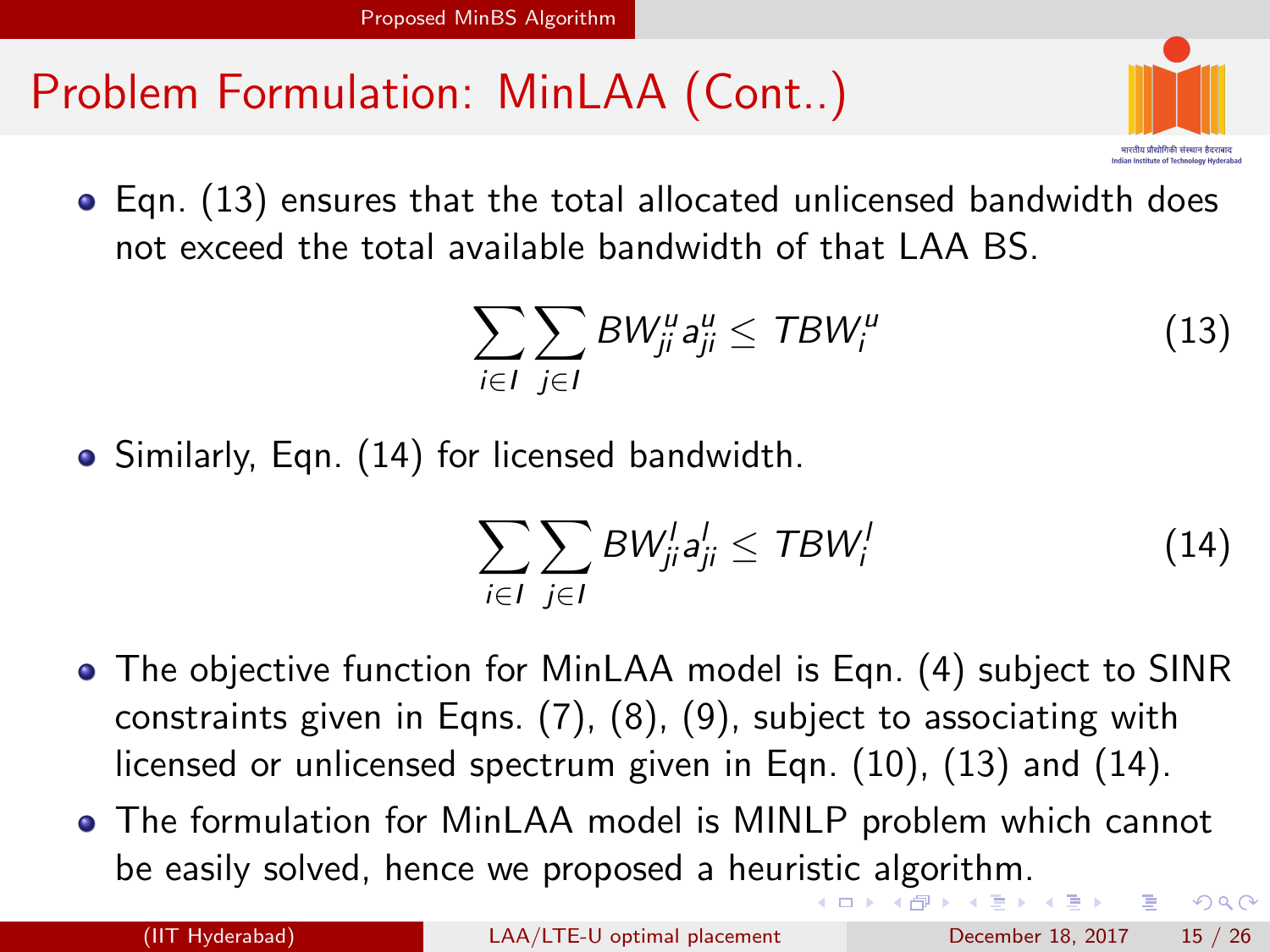# MinBS Algorithm

<span id="page-15-0"></span>

#### Algorithm 1 : MinBS algorithm

**Inputs:**  $R_{min}$ ,  $SINR_{th}^U$ ,  $SINR_{th}^u$ ,  $C$ ,  $TBW_i^U$ ,  $TBW_i^u$ ,  $P_{max}^U$ ,  $P_{max}^u$ , and  $P^w$ . Outputs:  $OPT_{Pos}$  and associativity. 1: Initialization:  $\{1\} \leftarrow$  Set of all sub-regions in the building;  $\{0\} \leftarrow$  Set of centre sub-regions of each room in the building, MAXBS ← Number of rooms 2: for BS = 1 to MAXBS do<br>
3:  $\{P\} \leftarrow$  Combinations<br>
4: for  $\{p\} \in \{P\}$  do<br>
5: Associativity (p, {<br>
5: if  $\forall$  sub-regions  $\in$ <br>
7:  $\{T_i\} \leftarrow$  Set of  ${P} \leftarrow$  Combinations(O, BS); /\* Set of combinations of O with size as BS \*/ for  $\{p\} \in \{P\}$  do Associativity(p,  ${O}$ ); /\* Find associativity of  ${O}$  with LAA BS locations in  ${p}$  \*/ if  $∀$  sub-regions  $∈$  {O} are associated with  $R_{min}$  then  $7: \t{T_i} \leftarrow$  Set of sub-regions in  $i^{th}$  room,  $\forall i \in \{p\};$ 9:  ${W_i}$  ← Combinations( $T_i$ ,1);<br>
9: {S} ← all possible sets formed by combining one element from each  ${W_i}$   $\forall i \in p$ ;<br>
10: for  $r \in {S}$  do 8:  $\{W_i\} \leftarrow \text{Combinations}(\mathcal{T}_i, 1);$ 10: for  $r \in \{S\}$  do  $11$ : 11: Associativity(r,  $\{0\}$ );<br>12: if  $\forall$  sub-regions  $\in \{0\}$ 12: if ∀ sub-regions ∈ {O} are associated with  $R_{min}$  then 13: Associativity(r. {1}): 13: Associativity(r, {1});<br>14: if  $\forall$  sub-regions  $\in$  { **14:** if ∀ sub-regions ∈ {1} are associated with  $R_{min}$  then<br>15:  $OPT_{Dec} \leftarrow r$ ; /\* optimal position of BS \*/ 15:  $OPT_{Pos} \leftarrow r;$  /\* optimal position of BS \*/<br>16: Exit(): /\* Stop the algorithm \*/: Exit():  $/*$  Stop the algorithm  $*/$ : 17: end if 18: end if 19: end for 20: end if 21: end for end for イロト イ押ト イヨト イヨト つへへ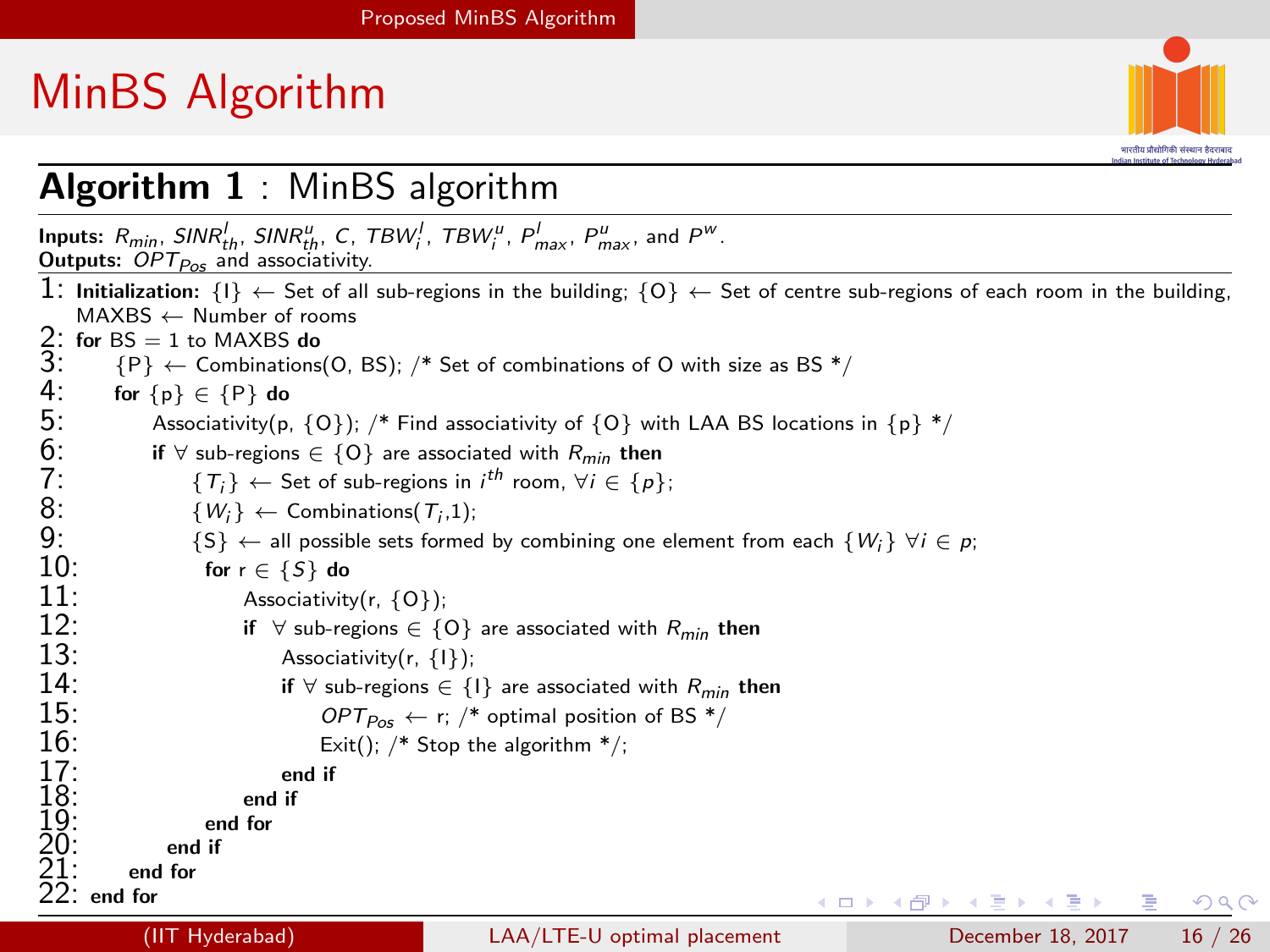# Associativity Function



Indian Institute of Sychoology Hederabad

<span id="page-16-0"></span> $\Omega$ 

#### Algorithm 2 : Associativity

Inputs: Positions of LAA BSs and set of sub-regions. Outputs: Associativity of given set of sub-regions to LAA BSs.

```
1: Initialization: B ← Set of sub-regions having LAA BS; I ← Set of sub-regions to be associated; \mathit{TBW}_i^l ← total licensed
     BW and \mathit{TBW}^u_i \leftarrow total unlicensed BW, \forall i \in B2: for j \in I do 3: for i \in 4: Cal
         for i \in B do
 4: Calculate \mathit{SINR}_{ji}^l(5)
 5: Calculate \mathit{SINR}_{ji}^u(6)
5: Cal<br>6: end for<br>7: LAA B:<br>8: if (SIN)
         LAA BS at sub-region m is the one which gives maximum SINR in licensed spectrum to a sub-region j.
 8\colon if (\mathit{SINR}_{ji}^l\geq \mathit{SINR}_{th}^l) then
 9: \qquad \qquad \text{if (SINR}_{jm}^{l} \geq \textit{SINR}_{jm}^{u}) \text{ \&\& } (\textit{BW}_{jm}^{l} \leq \textit{TBW}_{m}^{l}) \text{ then}10: Associate j with licensed spectrum of LAA BS at m.<br>11: TBW' \leftarrow TBW' - BW': /* Calculate BW
(11) } {}^* /12: else if (BW_{jm}^U \leq T B W_m^U) && (SINR_{ji}^u \geq SINR_{th}^u) then
13: Associate j with unlicensed spectrum of LAA BS at m.<br>14: TRW<sup>U</sup> = TRW<sup>U</sup> - RW<sup>U</sup> · <sup>*</sup> Calculate RW<sup>U</sup>
(12) */
15: end if
16: end if
      end for
```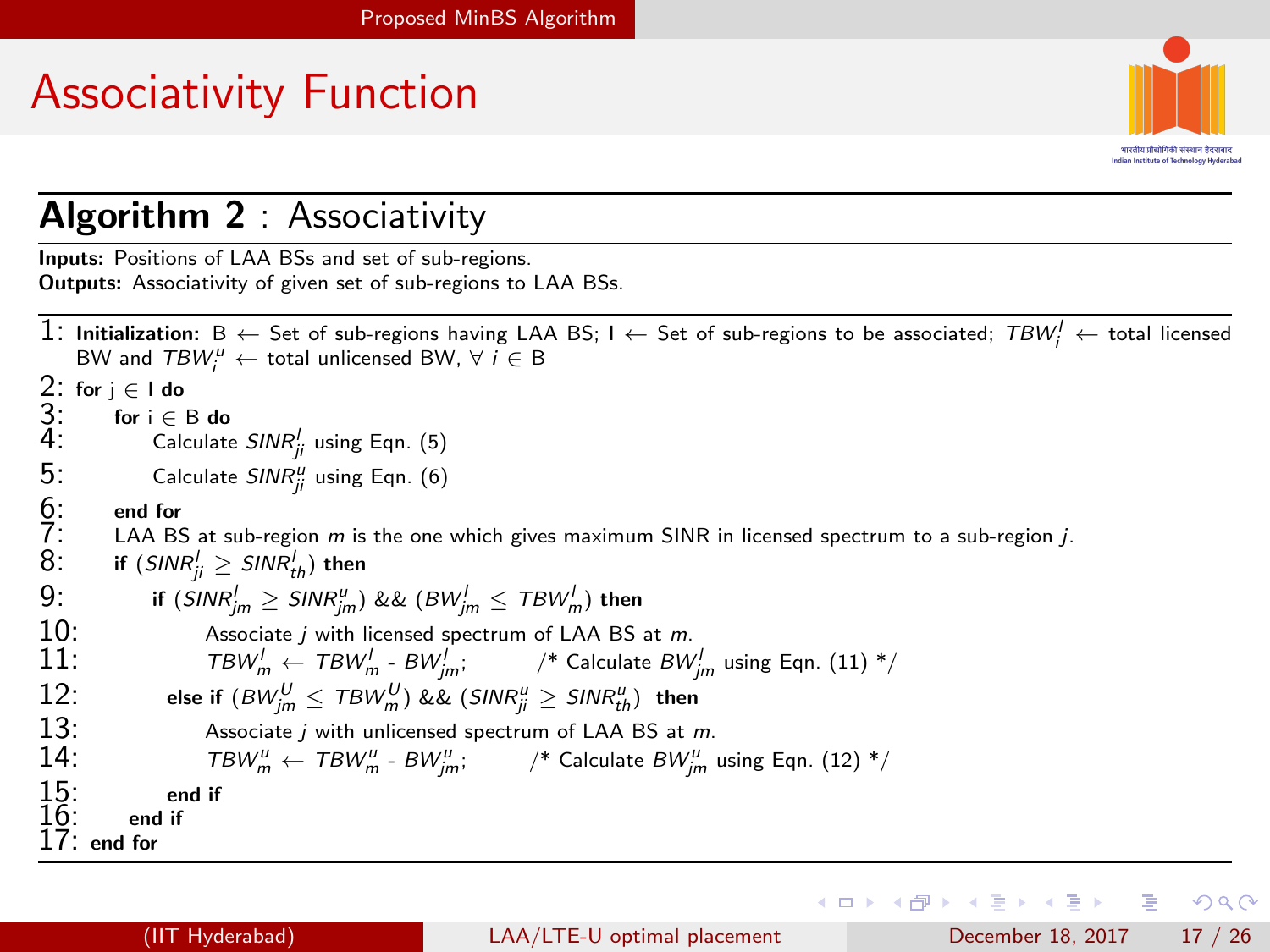### Performance Evaluation



अन्तीय प्रौद्योगिकी संस्कृत हैदराबाद Indian Institute of Technology Hyderabad

| Parameter                                 | Value                           |
|-------------------------------------------|---------------------------------|
| <b>Building dimensions</b>                | 48 m $\times$ 48 m $\times$ 3 m |
| Room dimensions                           | $12 m \times 12 m \times 3 m$   |
| Sub-region dimension                      | $4 m \times 4 m \times 3 m$     |
| Number of Rooms                           | 16                              |
| Number of inner Sub-regions               | 144                             |
| $SINR_{Th}^{I}$ (MinLF method)            | $-2$ dB                         |
| $SINR_{Th}^{\mathcal{U}}$ (MinLF method)  | 4 dB                            |
| Wall loss (Licensed)                      | 10dB                            |
| Wall loss (Unlicensed)                    | 13dB                            |
| Macro transmit power $(P_{macro})$        | 46 dBm (39.8 W)                 |
| рl                                        | 20 dBm (0.1 W)                  |
|                                           | 20 dBm (0.1 W)                  |
| $\frac{P_{\text{max}}}{P_{\text{max}}^l}$ | 10 dBm                          |
| Macro BS Height                           | 35 m                            |
| $P_{Wi-Fi}$                               | 20 dBm (0.1 W)                  |
| EDT                                       | $-62$ dBm                       |
| TBW <sup>1</sup> , TBW <sup>1</sup>       | 20 MHz                          |
| Number of APs                             | 1                               |

#### Table 2 : Simulation Parameters

(IIT Hyderabad) [LAA/LTE-U optimal placement](#page-0-0) December 18, 2017 18 / 26

イロト イ母 トイヨ トイヨト

<span id="page-17-0"></span> $2990$ 

造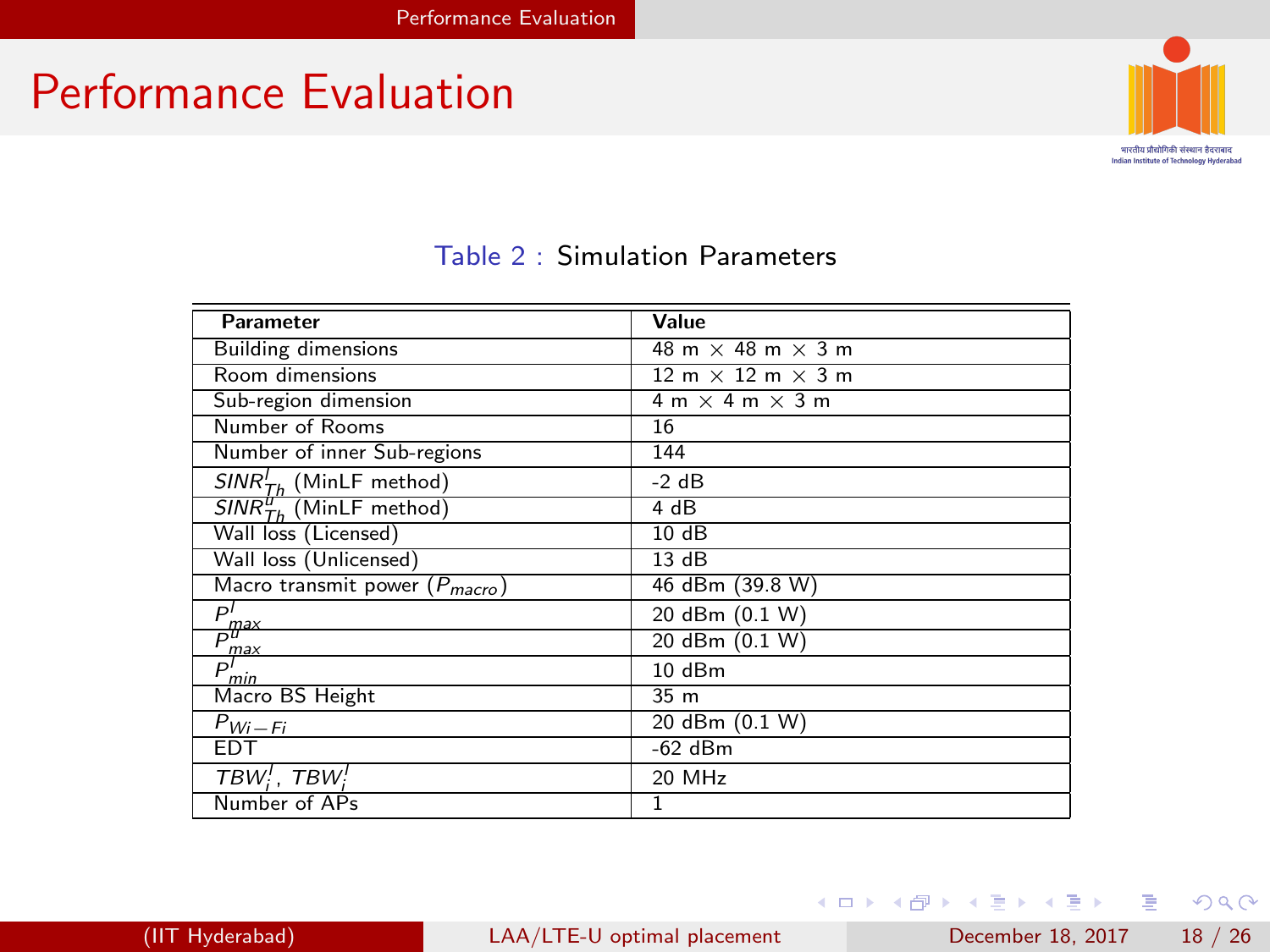# MinBS Placement Results



Indian Institute of Sechnology Hederabad



Figure 4 : SINR (in dB) distribution in licensed spectrum inside the building.



Figure 5 : SINR (in dB) distribution in unlicensed spectrum inside the building.



<span id="page-18-0"></span>Figure 6 : Combined SINR (in dB) distribution (SINR of allocated spectrum) in each sub-region.

#### **Observations**

- Minimum no. of LAA BSs required for the given system model is two.
- Sub-regions facing high interference from Wi-Fi are allocated to licensed spectrum.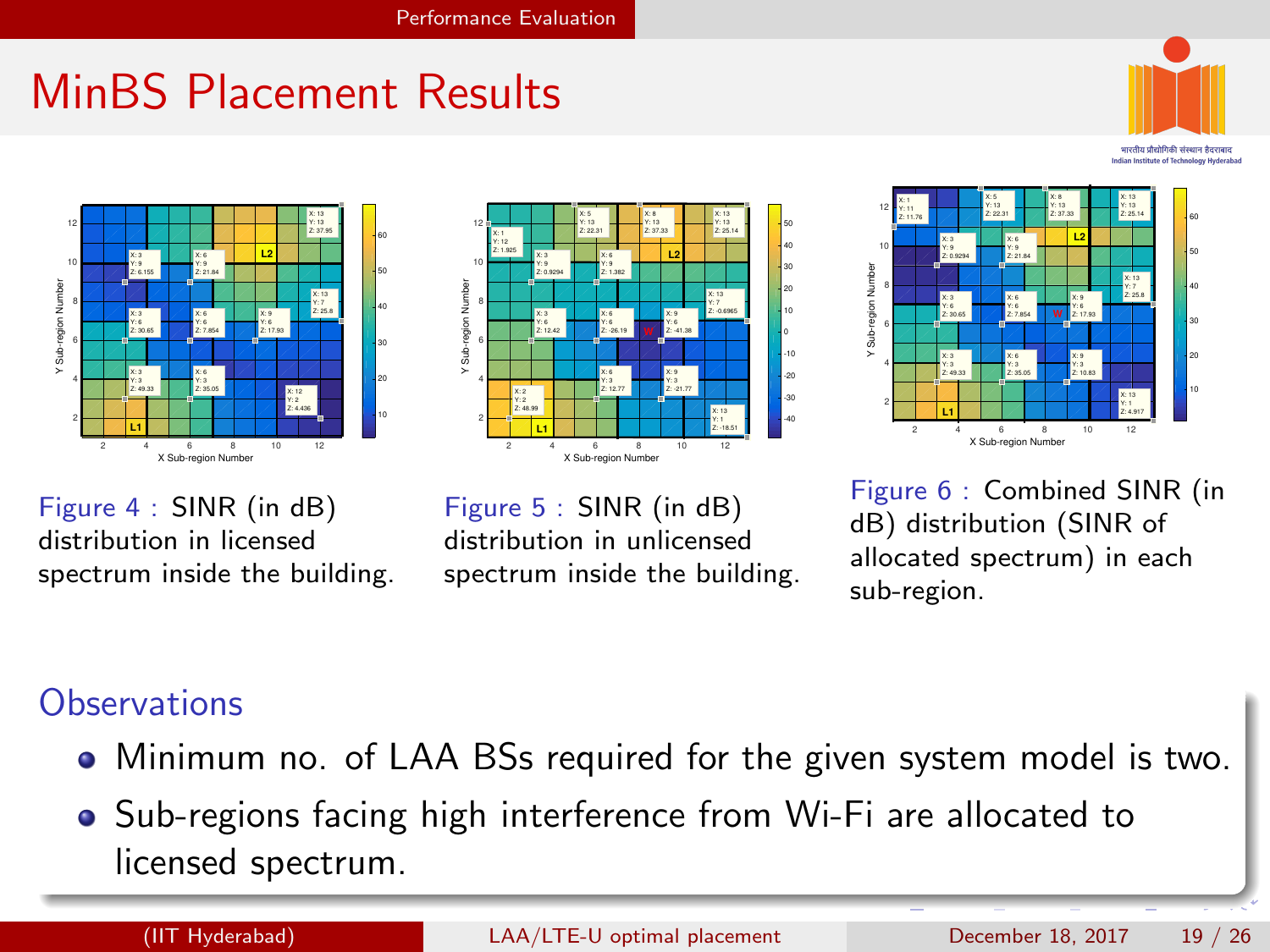### Associativity Results



मारतीय प्रौद्योगिकी संस्कान हैदर Indian Institute of Technology Hyderabad







Figure 7 : Associativity of each sub-region along with licensed and unlicensed.

Figure 8 : SINR in licensed, unlicensed, and combined SINR CDF of sub-regions.

<span id="page-19-0"></span>Figure 9 : Number of LAA BSs required with varying  $R_{min}$ .

#### **Observations**

- The placement and allocation is done in such a way that it will take less BSs to satisfy the required data demand.
- Room  $# 7$  has AP, hence it is served by licensed spectrum of LAA BS.
- Combined SINR is better as it is the SINR of allocated spectrum.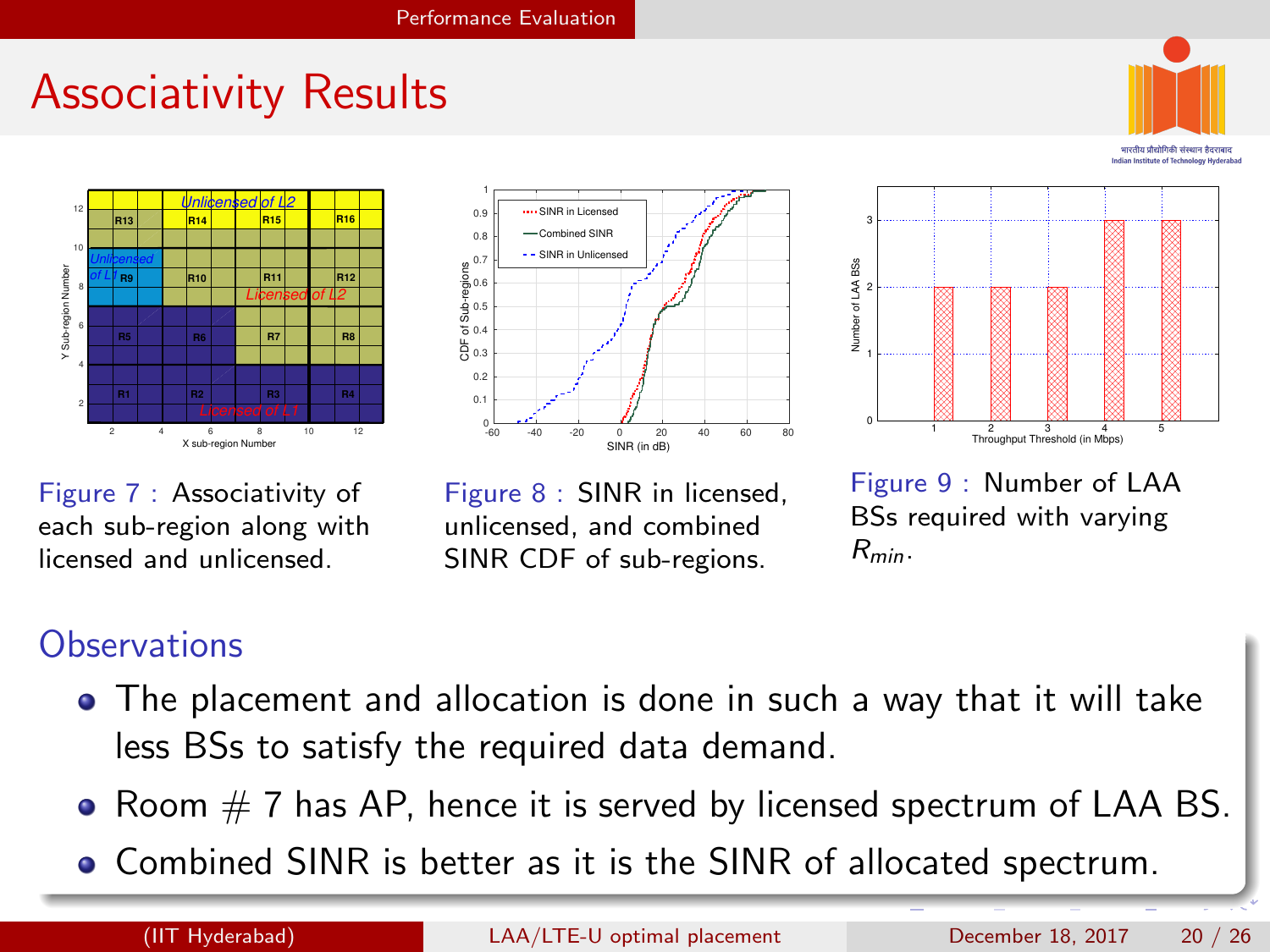### Results with varying number of APs



<span id="page-20-0"></span>Indian Institute of Sychoology Hederabad

| No. of<br><b>APs</b> | <b>AP Positions</b><br>(sub-region No.) | Required No.<br>of BSs | <b>BS</b> Positions<br>(sub-region No.) |
|----------------------|-----------------------------------------|------------------------|-----------------------------------------|
|                      | 68                                      |                        | 3.117                                   |
|                      | 68.113                                  |                        | 64.68                                   |
|                      | 26.68.113                               |                        | 43.138                                  |
| 4                    | 26, 68, 113, 119                        |                        | 25, 30, 120                             |
| 5                    | 26, 68, 74, 113, 119                    |                        | 2. 32. 116                              |

#### Table 3 : Results with varying number of Wi-Fi APs

#### **Observations**

- With increase in number of APs inside the building, unlicensed interference increases which may result in increase in number of LAA BSs.
- We can observe some times just by changing the position of LAA BSs, we can solve the issue of increasing no. of APs.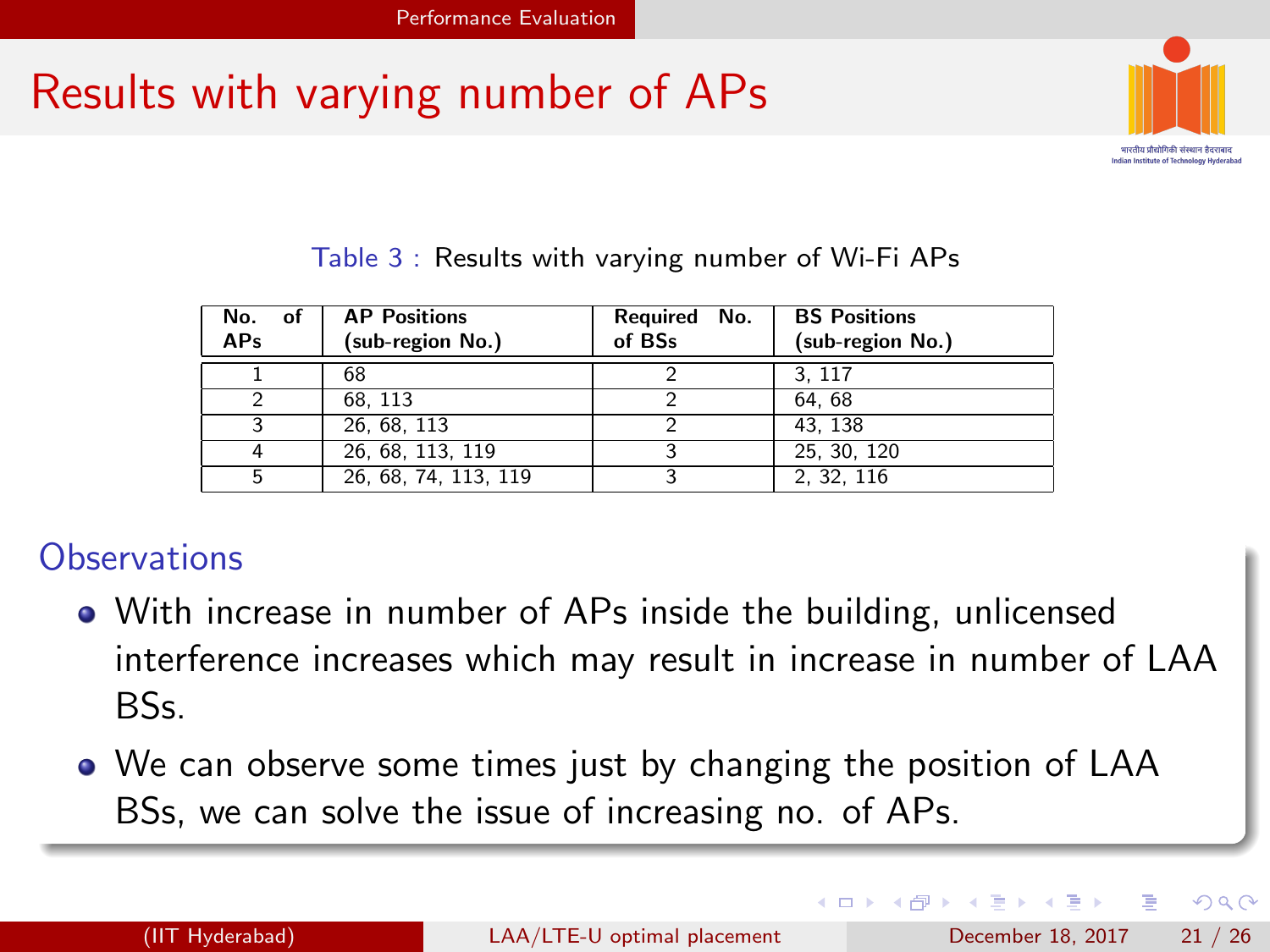### Conclusions



- To guarantee minimum throughput for each user either using licensed or unlicensed spectrum with minimum number of LAA/LTE-U BSs, we formulated an optimal LAA/LTE-U BS placement problem.
- Proposed MinBS algorithm allocates licensed and unlicensed spectrum based on SINR further, it allocates bandwidth to each sub-region in such a way that minimum throughput of each sub-region is satisfied with minimum number of LAA/LTE-U BSs.
- Increasing no. of APs from 1 to 5 inside the building or changing minimum throughput threshold from 1 Mbps to 5 Mbps results in increasing no. of LAA/LTE-U BSs from 2 to 3.
- The efficiency of proposed algorithm is shown with sufficient simulation study.

<span id="page-21-0"></span>→ 何 ▶ → ヨ ▶ → ヨ ▶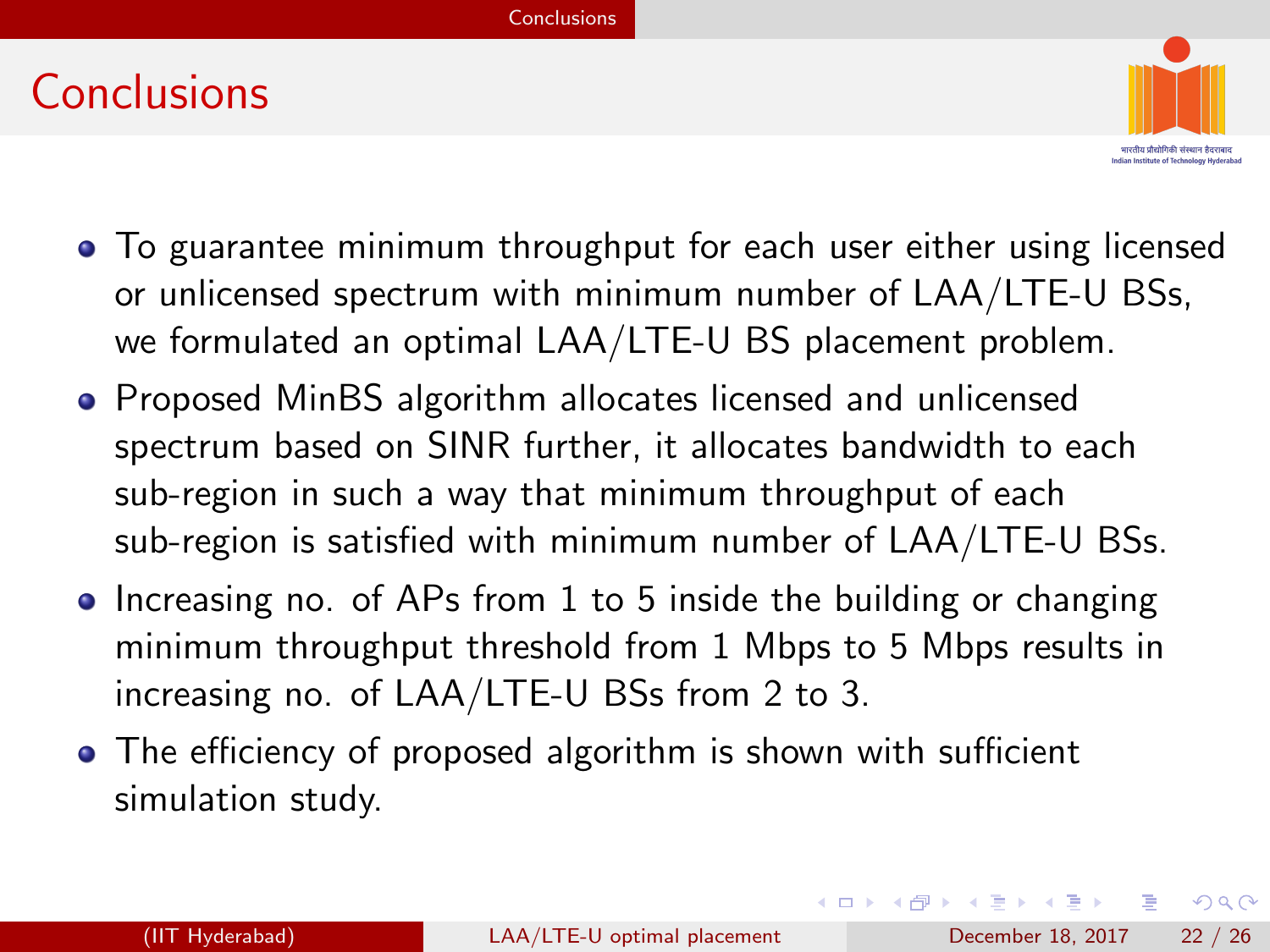#### References



<span id="page-22-0"></span>Indian Institute of Sychoology Hederabad



#### Cisco White paper Feb 2017

Cisco visual networking index: global mobile data traffic forecast update 2016-2021"



LTE-U Forum: Alcatel-Lucent, Ericsson, Qualcomm Technologies Inc., Samsung Electronics & Verizon.

Technical Report Coexistence Study for LTE-U SDL V1.0



#### Qualcomm white paper

LTE in Unlicensed Spectrum: Harmonious Coexistence with Wi-Fi

#### LTE-LAA 3GPP TR 36.889 Release 13

http://www.3gpp.org/ftp/specs/archive/36series/36.889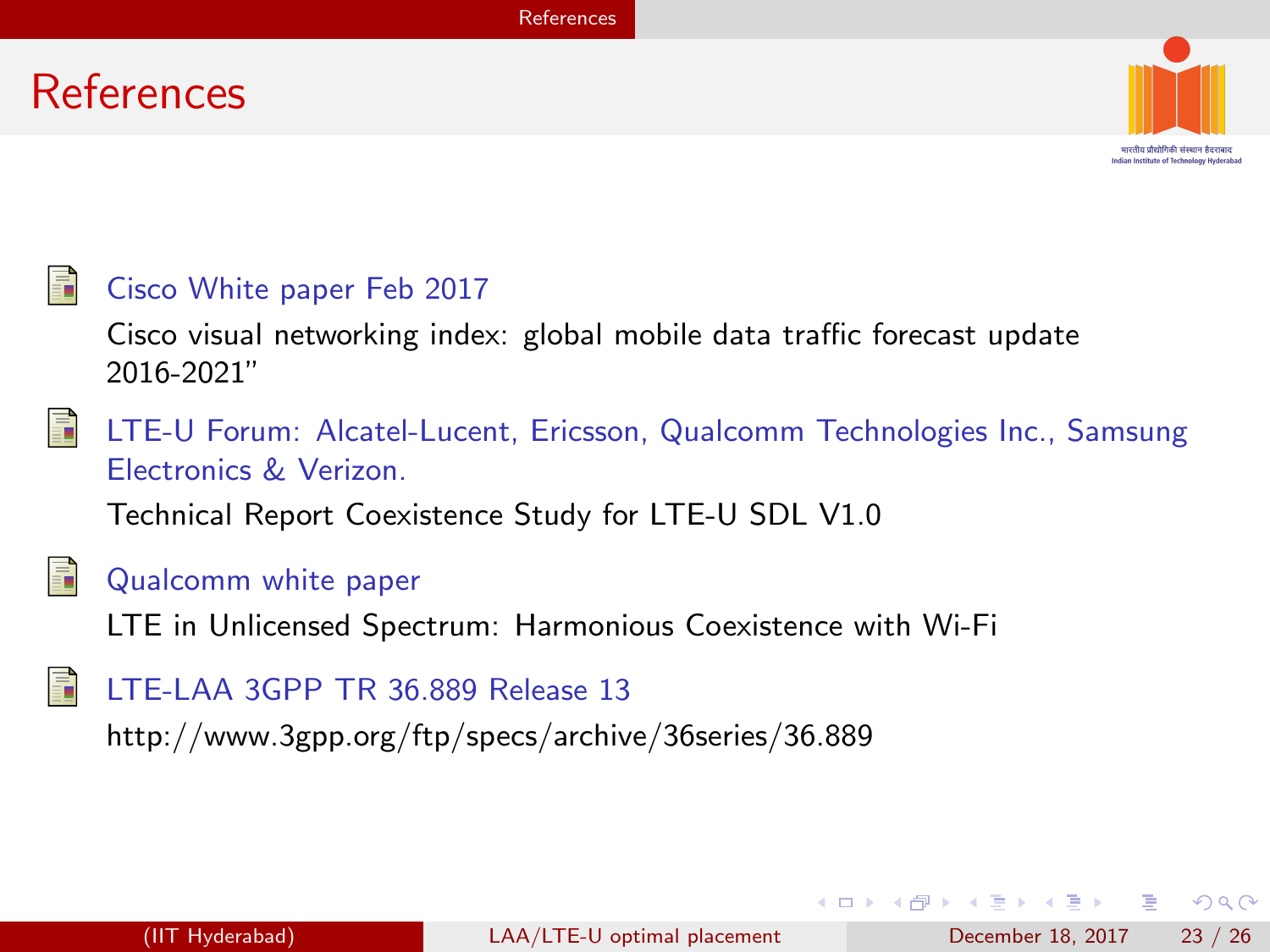### References Cont..

<span id="page-23-0"></span>

R. Zhang, M. Wang, et al., IEEE Wireless Communications, vol. 22, no. 3, 2015. LTE-Unlicensed: the future of spectrum aggregation for cellular networks .

A. Babaei, J. Andreoli-Fang, et al., International Journal of Wireless Information Networks, vol. 22, no. 4, 2015. On the impact of LTE-U on Wi-Fi performance.

V. Sathya et al., in IEEE GLOBECOM, 2014.

On placement and dynamic power control of femtocells in LTE hetnets.

- 
- K. Han et al., in IEEE WiOPT, 2009.

Optimization of femtocell network configuration under interference constraints.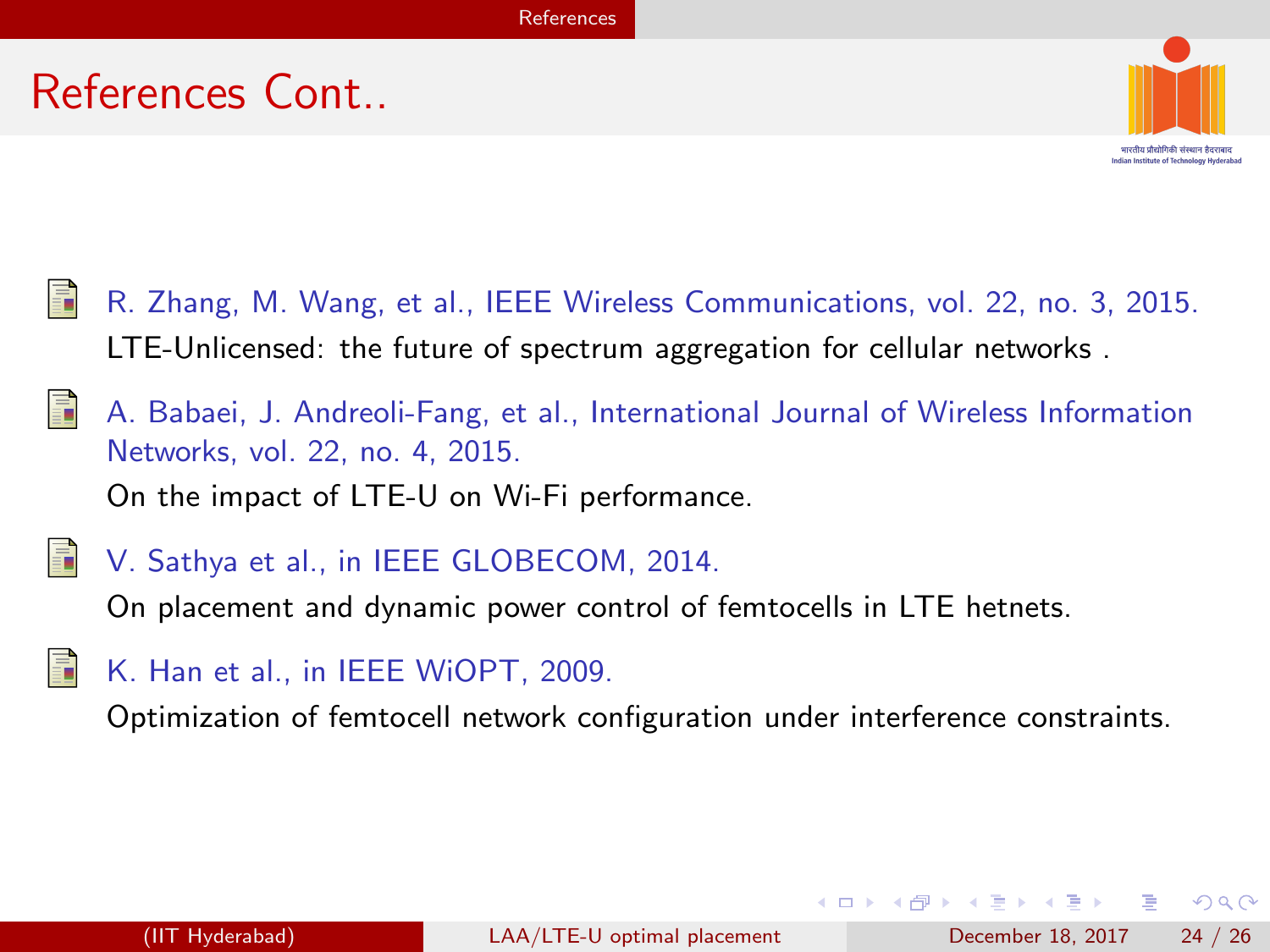#### Acknowledgement



<span id="page-24-0"></span> $QQ$ 

#### This work is supported by the project Converged Cloud Communication Technologies, MeitY, Govt. of India



Ministry of Communications & Information Technology (Government of India)

4 0 8

医前头面